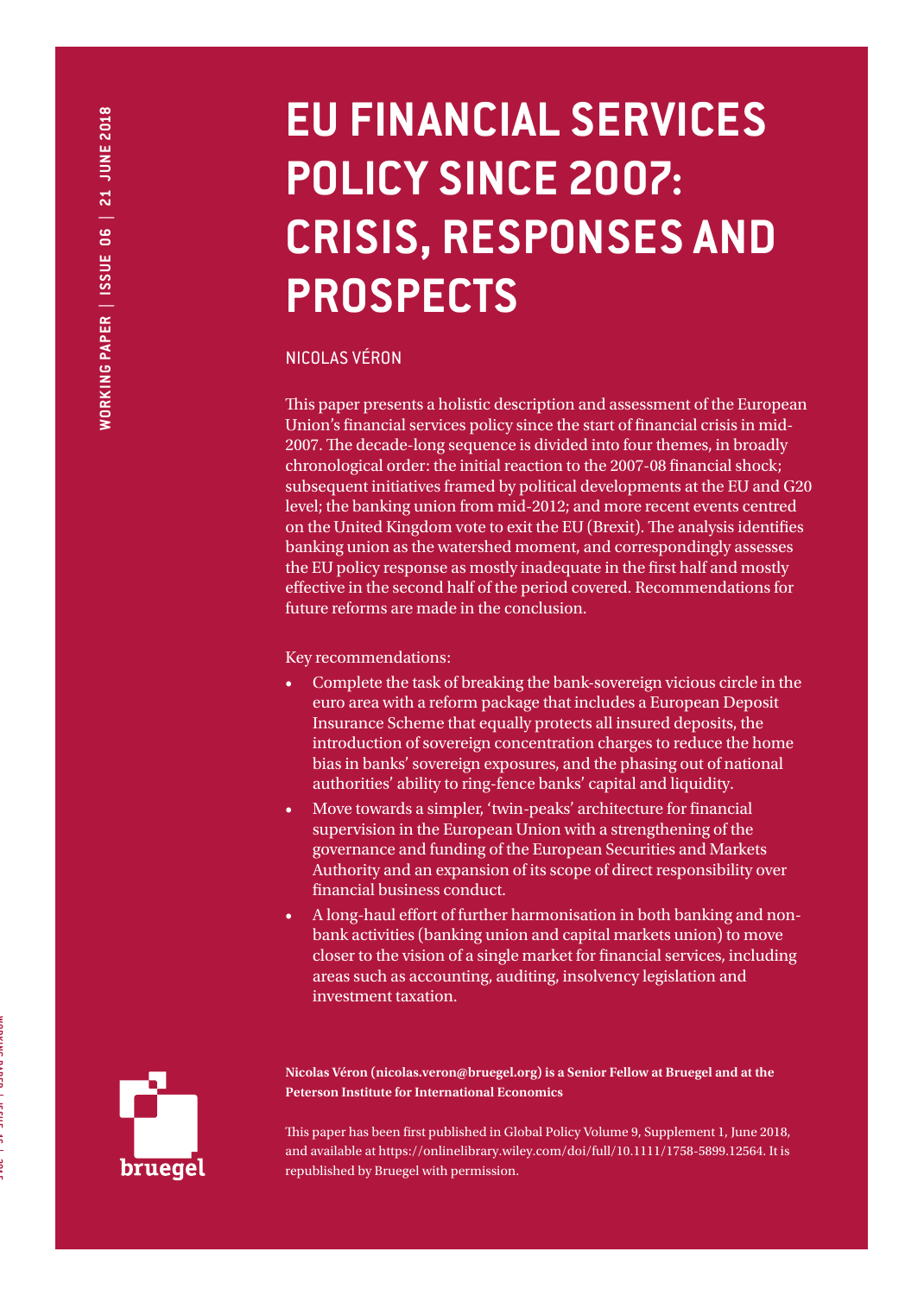#### **Introduction**

This paper presents a holistic overview and assessment of the European Union (EU)'s financial services policy since the start of its financial crisis in mid-2007. Its emphasis is on public policy initiatives and developments at the European level, including those specific to the euro area.

Given this focus, national-level reactions in individual EU member states are not reviewed comprehensively, even those in countries with systemic relevance from an EU perspective such as the United Kingdom. Thus restricted, the scope of analysis still covers dozens of legislative texts, radical changes in the architecture of European financial regulatory institutions, and innumerable policy challenges. The underlying material is of staggering complexity, and the attempt made here is to see the forest for the trees. It implies that some policies that are important in their own right are omitted or only superficially mentioned.

Policy initiatives during that period were mostly motivated by the simultaneous crisis. As a consequence, the description of policy developments relies on an underlying analysis of the crisis itself. The European financial sector (which, much more than in the United States, is dominated by banks) entered a sequence of sustemic fragility in mid-2007, at the same time as in the United States. But the analytical framework adopted here views the events of the last eleven years primarily as a home-grown European crisis, following years of dysfunctional financial supervision during the previous 'Great Moderation', rather than a consequence of US financial disorder. In this narrative, the US subprime crisis was not the main cause of subsequent turmoil in the European financial system, but only a trigger that revealed the extent of accumulated vulnerabilities. The causes of crisis on both sides of the Atlantic were fundamentally different. In the United States, the dominant driver was regulatory arbitrage by financial firms, enabled by complacent supervision especially of systemically important non-banks (subsequently reviled as a 'shadow banking system'). But the European problem was worse than supervisory neglect, as excessive risk-taking by banks was effectively encouraged by national authorities in a combination of financial repression and banking nationalism, as detailed below in Section 1. Similarly, in the analysis of developments in the euro area since 2010, Greece is not viewed as a major and central story in its own right, but rather as revealing of area-wide weaknesses.

Both the home-grown risk accumulation pre-crisis, and the structural fragilities revealed by the Greek tragedy, trace their origins in the mismatch between nationally-controlled banking systems on the one hand, and strong binding Europe-wide integration policies on the other hand, including the internal market, competition policy, and the euro itself. The tension between an essentially untouched banksovereign nexus at the national level and integrationist European policies has been referred to in recent years, not least by Europe's leaders since mid-2012, as the vicious circle between banks and sovereigns. This vicious circle has indeed been the central driver of financial deterioration and fragmentation in the euro area. Its highly structural nature in turn explains the painfully protracted pace of crisis management and resolution in the euro area, in contrast to the United States, other EU jurisdictions such as the UK and most Central European countries, or, inside the single market but outside of the EU, Iceland. Remarkably, the bank-sovereign vicious circle had been neglected in precrisis critiques of the euro area policy framework. It was first identified by staff at the International Monetary Fund (IMF), after the start of the crisis but long before the climax of Greek sovereign distress (Mody, 2009; Sgherri and Zoli, 2010), and gradually became mainstream in EU policy analysis and discourses as the crisis escalated (eg Darvas *et al*, 2011).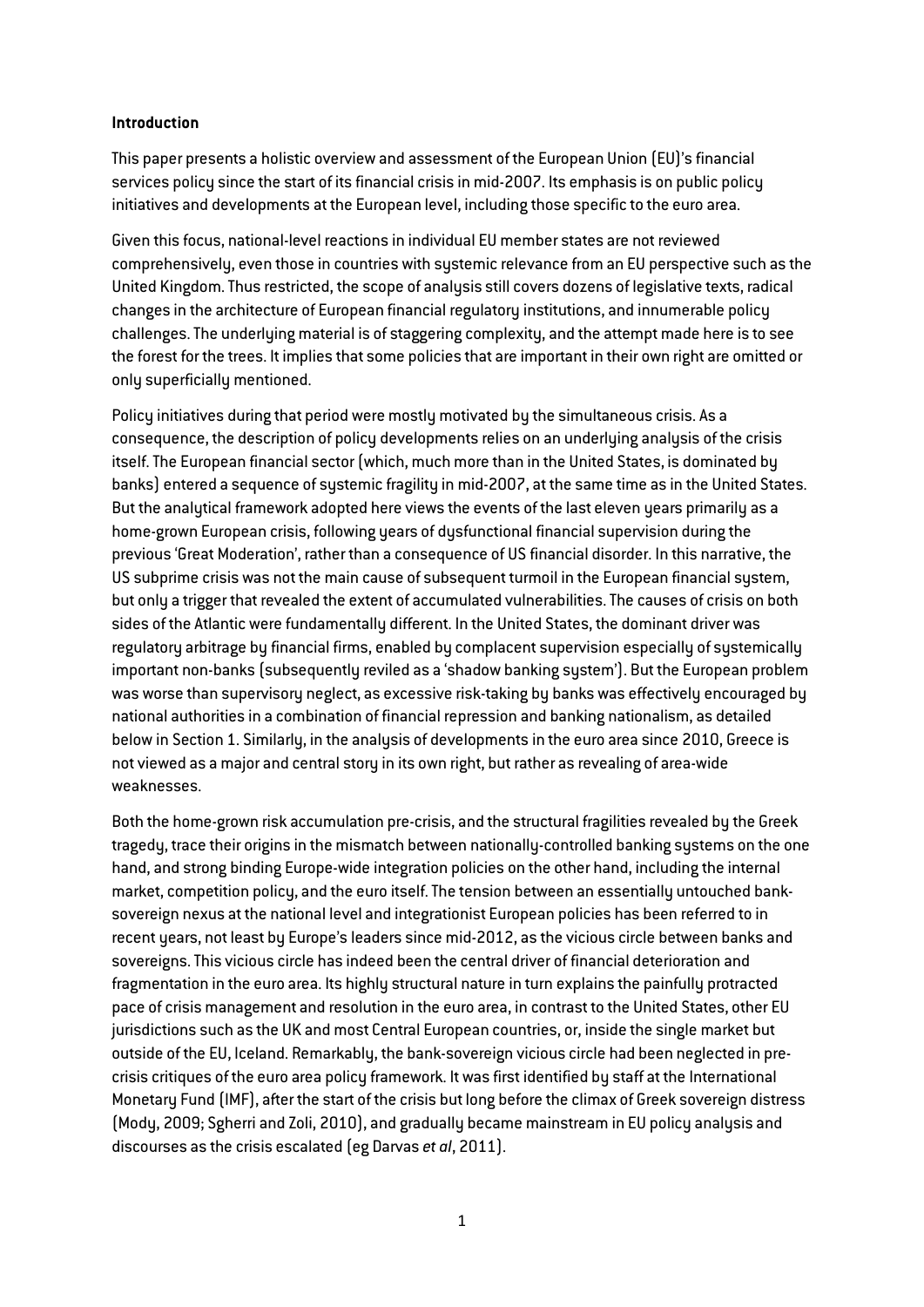The understanding of the crisis as home-grown and driven by the bank-sovereign vicious circle has increasingly been adopted by scholars (eg Smart, 2017; Raviv, 2017; Bayoumi, 2017). It is at odds with another narrative, which has tended to dominate the media and political discourse during most of the period covered. According to this more conventional narrative, a US-originated financial-sector tidal wave hit Europe as an external shock in 2007-09, was on its way to resolution by mid-2009, but was followed by a largely unrelated sequence of sovereign-debt crisis in the euro area starting with Greece in late 2009/early 2010 (eg Spiegel, 2014; Peet and La Guardia, 2014). But the conventional narrative of subprime crisis followed by Greek tragedy obscures the significance of euro-area banking sector fragility throughout the sequence. While superficially appealing to many, not least because it downplays the responsibility of policymakers in core euro-area countries and EU institutions, it is ultimately unhelpful to shed light on the more significant policy challenges.

The structure of the paper flows from its analytical framework, and combines chronological with thematic perspectives. Section 1 focuses on the pre-crisis build-up of risk and initial policy reactions between the summer of 2007 and the autumn of 2008, when the turmoil associated with the Lehman Brothers bankruptcy opened a new phase in terms of crisis intensity and awareness. Section 2 examines developments from November 2008 to mid-2012, a period dominated by the rise in prominence of the Group of Twenty (G20) and Financial Stability Board (FSB) at the global level, and by dramatic financial fragmentation in the euro area despite tentative EU moves towards a more consistent financial regulatory architecture. Section 3 describes banking union as the most structurally significant policy initiative of the whole decade of crisis, from its inception in late June 2012 to the present. Section 4 reviews the policy agenda of the current European Commission, in place since late 2014, identifies remaining gaps in the resulting policy framework, including the implementation of banking union and consequences of the June-2016 British vote to exit the Union (Brexit). Section 5 concludes by summarising the resulting recommendations for next EU policy steps.

## **1. Up to October 2008: Risk Build-Up and Early Responses**

The starting point of the financial crisis was a series of increasingly disorderly events that occurred at the end of July and beginning of August 2007, triggered by adverse developments in the US real estate market and especially its subprime segment. Two hedge funds backed by Bear Stearns failed, triggering high losses at IKB Industriebank, a fairly small bank in Düsseldorf, Germany. In the final days of July, the German authorities decided to recapitalise IKB and reimburse all its creditors (including the most subordinated ones), initiating a pattern of full bail-out of failing banks that became the European norm with very few exceptions until 2012 (see below). A few days later, Paris-based BNP Paribas suspending pricing and withdrawals for several of its mutual funds that had exposure to the US subprime property segment, and as a consequence, liquidity started to evaporate from large segments of asset-backed-securities markets. The European central Bank (ECB), followed by the US Federal Reserve, decided to provide extraordinary liquidity to those markets, opening a sequence of unconventional intervention by monetary policy authorities that has continued until now.

The roots of the crisis are to be found in the prior policy framework. The European Union in 2007 had a partly harmonised legislative framework for financial regulation, the result of various waves of initiatives, some of which dating back to the 1970s and the latest driven by the European Commission's Financial Services Action Plan of 1999. As a result, the Union had adopted directives covering banking (the first Capital Requirements Directive (CRD) of 2006, and earlier texts on supervisory frameworks), investment intermediaries (the Markets in Financial Investment Directive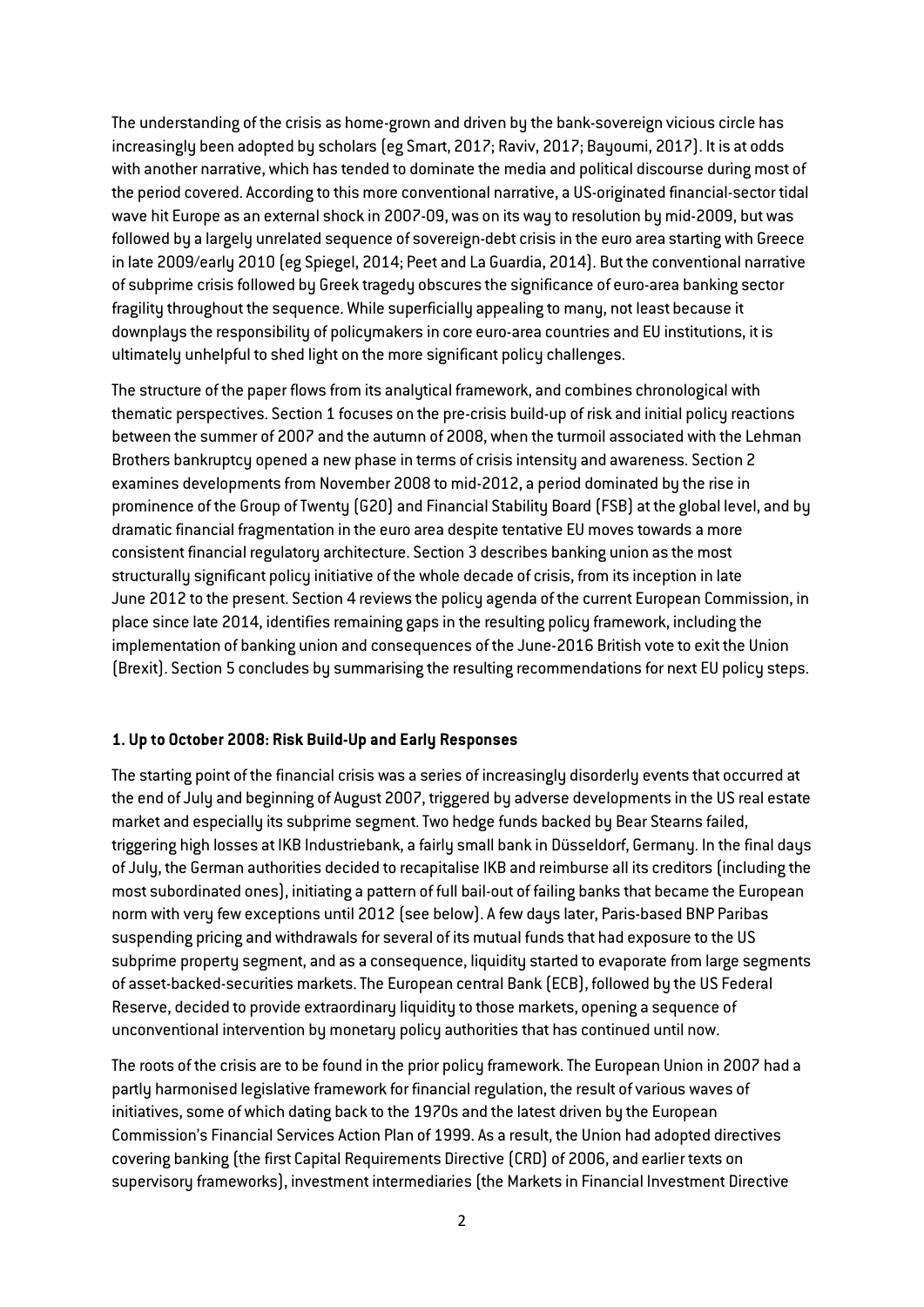(MiFID) of 2004, superseding the earlier Investment Services Directive), mutual funds (three successive directives on Undertakings for the Collective Investment in transferable Securities, or UCITS), the supervision of financial conglomerates, the content of issuance prospectuses, the prevention of market abuse, and more. The 1999 legislative programme had been largely completed by mid-2007, with the exception of the directive on insurance supervision (known as Solvency II) for which the European Commission only published a proposal in July 2007, and which was adopted in 2009. As this enumeration suggests, the vast majority of applicable EU financial services legislation had taken the form of directives, which are framework laws requiring national transposition into the specific legal regime of each member state, thus typically stopping short of what has since become known as a 'single rulebook'. Regulations, which in this context refer to EU legislative acts that apply directly to market participants without a need for national transposition, were the exception prior to 2007. A significant such text was the International Accounting Standards Regulation of 2002, which mandated the use of International Financial Reporting Standards (IFRS), following an EU endorsement process, by all publicly listed companies, a major shift towards greater transparency and comparability of financial reporting whose implementation was completed in 2006.

Under this framework, member states retained considerable autonomy in setting financial regulatory policies. Furthermore, the implementation and enforcement of rules adopted at the national level (whether independently, or through the transposition of EU directives) was substantially the remit of national authorities, such as banking and insurance supervisors or securities regulators, with patterns of institutional architecture and approaches to financial oversight and regulatory enforcement differing widely from one member state to another. There had been attempts to foster better consistency of outcomes across member states, principally the creation of the three so-called Lamfalussy Committees in 2001-0[41,](#page-3-0) but the corresponding arrangements remained based on voluntary national commitments which were essentially unenforceable on a consistent basis. Simultaneously, the European Commission adopted a passive approach to its own role as enforcer of EU single market legislation, a body of law that includes the vast majority of financial regulatory directives and regulation. For example, the enforcement of corporate financial reporting using IFRS from 2006 onwards was left to national securities regulators or other national authorities (such as the Financial Reporting Council in the UK), with only a loose mechanism for comparing national practices at the European level in a subcommittee of CESR, the relevant Lamfalussy Committee.

Supervisory philosophies and practices could thus differ considerably among member states, leading to multiple opportunities for regulatory arbitrage within the European Union. For example, several German banks developed major exposures to the US property markets through legal entities in Ireland. These entities were technically supervised by the Irish authorities, but did not contribute to systemic risk in Ireland as long as the German banks guaranteed them. Conversely, they contributed to systemic risk in Germany but were not supervised from there. There appears to have been occasional attempts by the Irish authorities to alert their German counterparts about the corresponding risk concentrations, but with limited if any follow-up until mid-2007. EU coordination mechanisms such as CEBS were not equipped to identify such linkages, let alone to take action on them.

**.** 

<span id="page-3-0"></span><sup>1</sup> These were the Committee of European Securities Regulators (CESR), established in 2001, and the Committee of European Banking Supervisors (CEBS) and Committee of European Insurance and Occupational Pensions Supervisors (CEIOPS), created in 2004. CESR in turn succeeded an earlier committee, known as the Forum of European Securities Commissions (FESCO), created in 1997.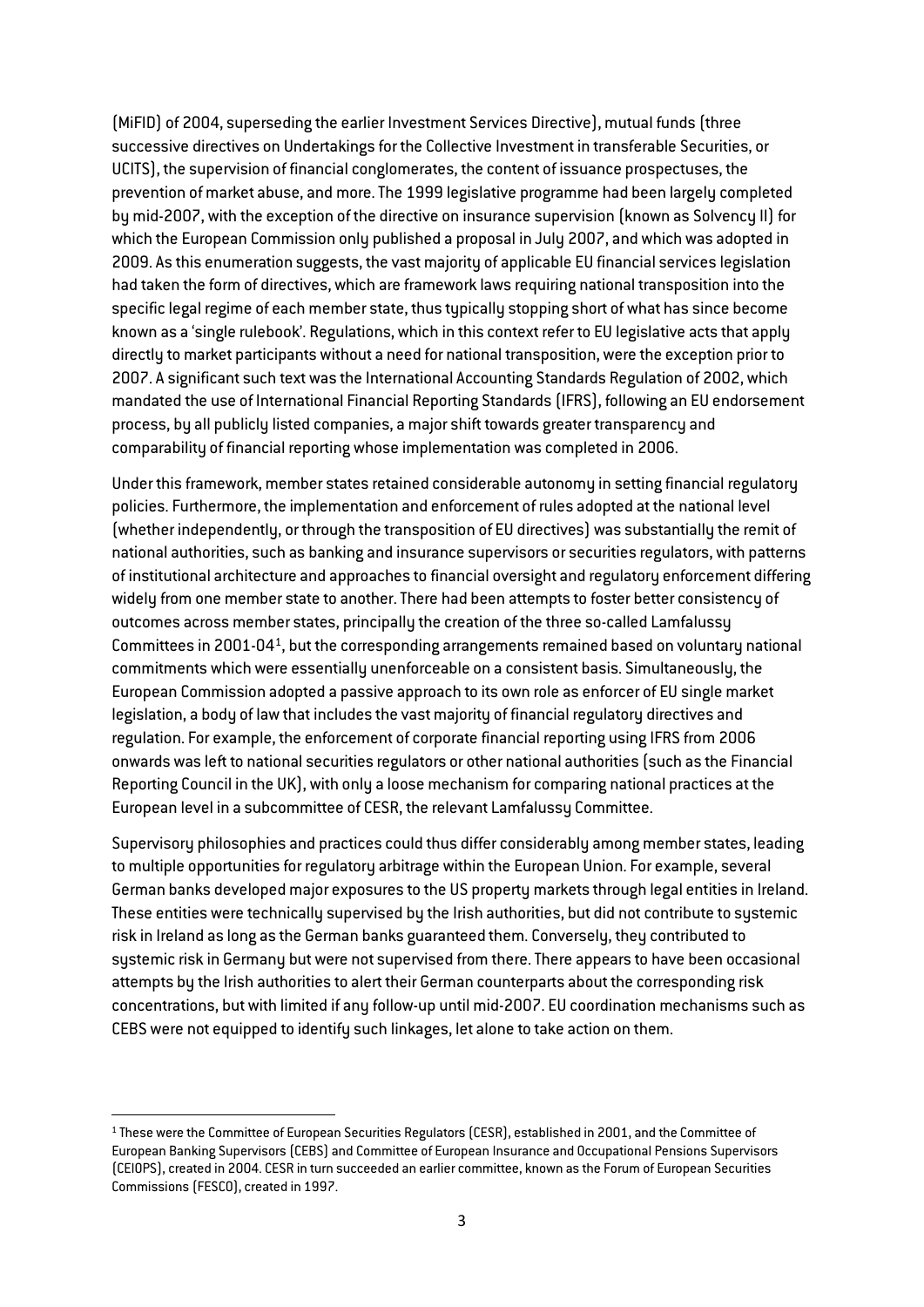The combination between, on the one hand, national financial policy autonomy and, on the other hand, enforceable mechanisms to create a single EU financial market<sup>[2](#page-4-0)</sup>, created a uniquely perverse set of incentives. First, most member states had longstanding traditions of using the domestic banking system as an instrument to channel various public policies, including the funding of the government itself, and the preferential direction of savings and credit towards favoured firms or sectors, a multifaceted cluster of practices to which economists loosely refer as 'financial repression'. Second, the market opening prompted by the EU single market and competition policies led most member states to give priority to the protection and/or promotion of their national banking 'champions' in the perceived pan-European contest for market dominance, a stance referred to as 'banking nationalism' with reference to broader patterns of economic nationalism, and often superseded prudential concerns (Véron, 2013). Taking advantage of the implicit guarantees inherent in this setting, many European banks expanded aggressively during the early 2000s, both in the Union and abroad, including by building up significant exposures in the United States and Asia. One example of such unchecked risk-taking was the expansion of ABN AMRO, a major Dutch bank, and its subsequent acquisition in 2007 through a hostile takeover by a consortium formed of the UK's Royal Bank of Scotland (RBS), Belgium's Fortis, and Spain's Santander. Santander quickly resold ABN AMRO's Italian subsidiary to Banca Monte dei Paschi di Siena (MPS) at a profit, and as a consequence the transaction was lucrative for them, but it otherwise played a material role in the subsequent failures and public rescues of RBS, Fortis, and MPS. The fact that all three banks were allowed to make this high-risk acquisition by their respective national overseers is representative of the attitude of supervisors in many member states, which effectively encouraged 'their' banks' expansion even in cases where their prudential mandate should have led them to curb it. This structural inadequacy of the supervisory framework was already observable at the time, even as it is more glaringly obvious with the benefit of hindsight.

After the initial shock of July/August 2007, the relevant authorities in Europe stayed in almost continuous denial of the seriousness of the situation and of the magnitude of the risks. The Bank of England went as far as refusing to provide liquidity to struggling banks in its jurisdiction, citing concerns about moral hazard, until this wholly unsuitable stance precipitated the collapse of Northern Rock in September 2007 and the first bank run in the UK since the 1860s. More pervasively, authorities in most member states painted the turmoil as temporary and entirely driven by US-based assets that were dubbed 'toxic', implying that the rest of the banks' balance sheets should be considered safe. As for the toxic assets themselves, there long lingered a pretence that the price fall of entire asset classes was mostly linked to liquidity constraints, exacerbated with fair value or 'mark-tomarket' accounting standards (which were duly, and entirely unfairly as it turned out, scapegoated for the market volatility), and would thus eventually rebound. At the EU level, there was no significant legislative response other than the delivery of pre-crisis projects, such as Solvency II as mentioned above. The commissioner in charge of financial services, Charlie McCreevy, had heralded a noninterventionist stance to financial regulation and was wrong-footed by the crisis. More generally, European leaders found it much more appealing to blame the United States and its market-driven, supposedly short-termist system for what was depicted as an exogeneous shock, than to reflect soberly on their own banking sectors' home-grown risks.

<span id="page-4-0"></span><sup>&</sup>lt;sup>2</sup> In particular, the competition-policy arm of the European Commission, known as DG COMP, started in the late 1990s to forcefully dismantle policy barriers against intra-EU cross-border mergers and acquisitions involving banks, as well as explicit government guarantees on specific banks.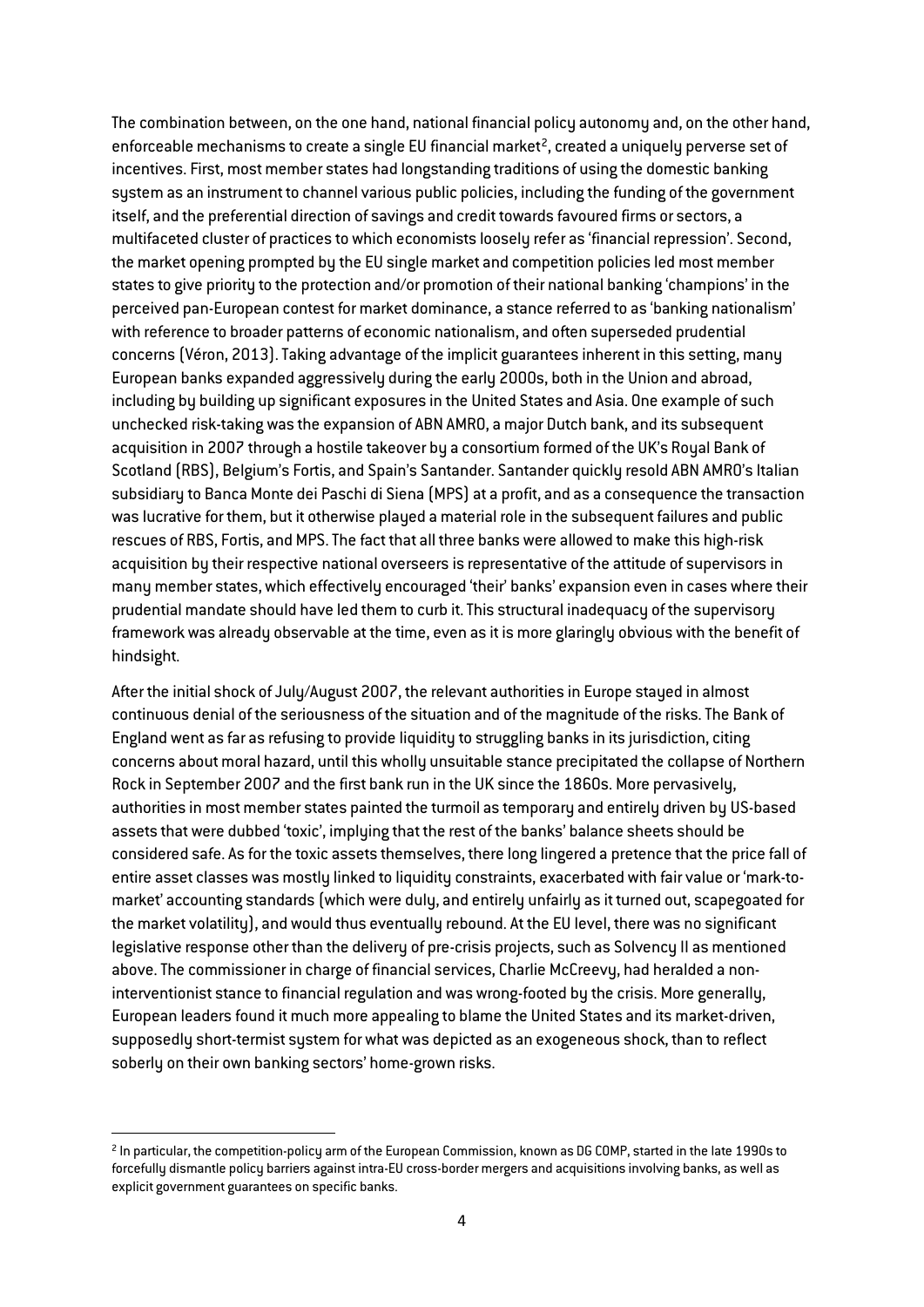When a new cycle of financial dislocation started with renewed violence in September 2008, with the US nationalisation of Fannie Mae and Freddie Mac followed in short order by the bankruptcy of Lehman Brothers and the hasty public rescue of AIG, European policymakers were caught unaware. The initial reactions were almost entirely uncoordinated, such as the Irish government's rash decision to extend wide-ranging guarantees on its banking sustem on 30 September 2008, which other member states subsequently felt constrained to partly emulate in order to prevent a deposit flight to the perceived Irish safety. At the same time, the Fortis banking and insurance group had to be rescued by the governments of Belgium, Luxembourg and the Netherlands, initially in a joint manner then, following the breakdown of co-operation after a few days, along separate paths in each country. The perception rapidly spread that the chaos of ill-coordinated national interventions may quickly lead to a catastrophic financial unravelling. Eventually, euro-area leaders together with the British prime minister were able to announce joint principles for national rescues following a Sunday-evening summit in Paris on 12 October 2008, after which the most disorderly phase of panic subsided somewhat. But the Paris plan, which was reaffirmed and endorsed by all member states of the European Union on 15 October, also carried the seeds of future financial fragmentation, since it entrenched the perception and reality that governments would reimburse all creditors of failing banks no matter how junior, as with IKB in July 2007, and that the corresponding guarantees and capital injections would be carried out entirely on each country's budget for banks in its jurisdiction. Thus, even as it generated a lull in the financial turmoil, the policy stance adopted by the European Union in mid-October 2008 made it near-inevitable that subsequent episodes of crisis would be driven by the bank-sovereign vicious circle and fragmentation of the European financial system across country boundaries, as indeed happened.

## **2. From November 2008 to Mid-2012: EU Politics, the Larosière Report, the G20 and bank-sovereign contagion**

The intensification of the crisis in September-October 2008, and its extension to categories of risks that were clearly domestic to the European Union – such as the Irish and British real-estate assets borne on Irish banks' balance sheets – did not initially force a change in the political narrative according to which it was an inherently exogenous event, generated in the United States and a consequence of the market-based financial system there, increasingly referred to under the disquieting label of 'shadow banking'. In the then-dominant storytelling, Europeans (especially continental Europeans), banks, and singularly continental European banks were the victims of UScentric, Anglo-Saxon, market-based capitalist excesses. The spectacular developments around Fannie Mae, Freddie Mac, Lehman Brothers, AIG and other prominent US non-bank financial firms ostensibly led credence to this view.

As a consequence, the initial EU legislative response to the crisis was largely focused on issues which, with hindsight, appear peripheral at best, and, to the extent it addressed core issues (such as the quality of banks' capital, or cross-border consistency of supervisory approaches), far from sufficiently ambitious. In October 2008, the European Commission introduced proposals for amendments to the CRD of 2006, known as CRD II, applying more onerous capital requirements to asset securitisations (even though EU-based securitisations actually didn't give rise to credit quality problems during the crisis) and introducing 'supervisory colleges' for voluntary coordination of oversight, as well as a separate legislative proposal for limited harmonisation of deposit guarantee schemes following the Irish episode. In the following few months, the Commission aimed its guns at credit rating agencies,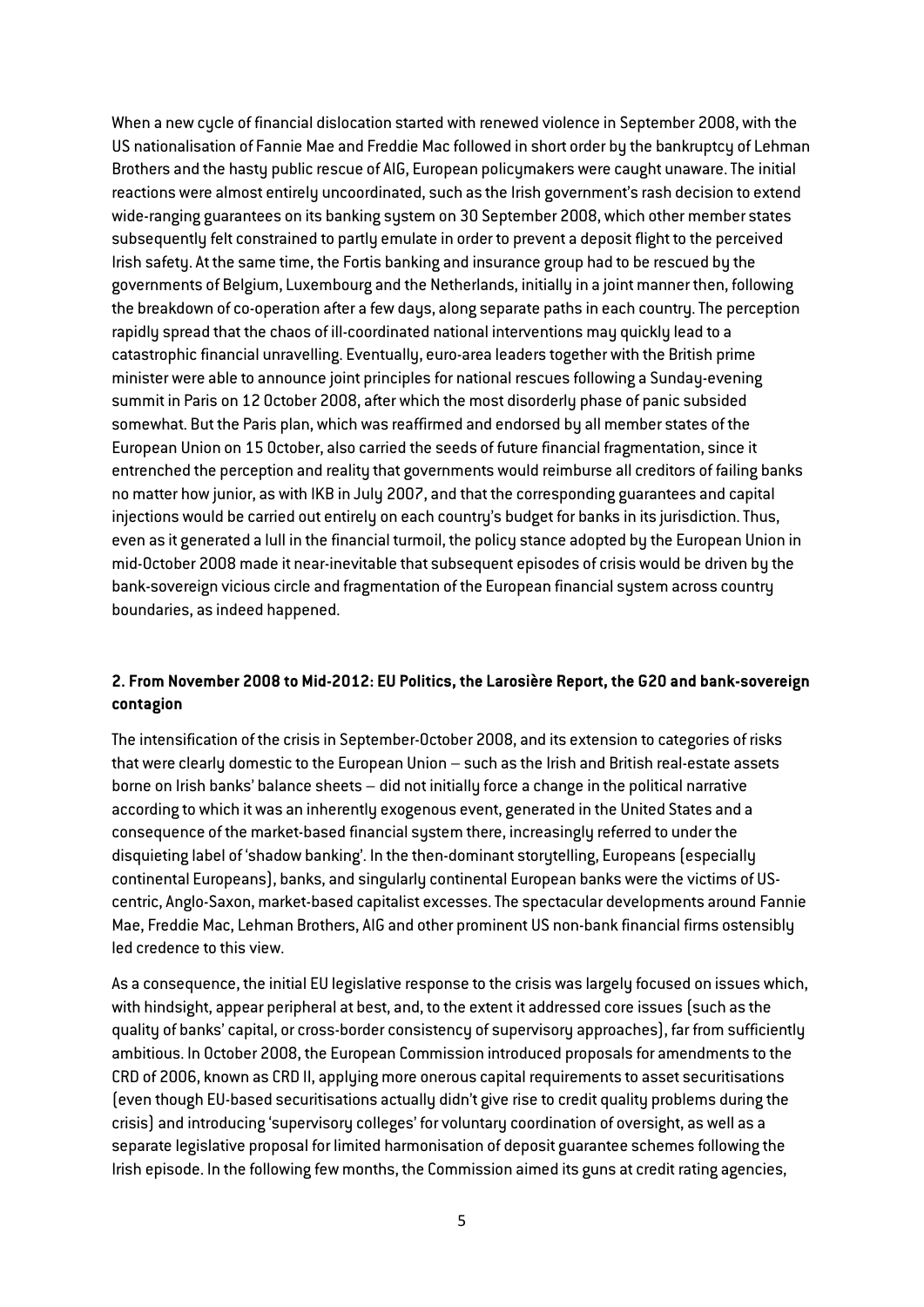then widely described as crisis accelerators through ill-timed 'procyclical' downgrades (a charge which, with hindsight, appears rather pointless)<sup>3</sup>; at hedge funds and private equity investors, long targeted in European Parliament debates as dangerous 'locusts' but which actually proved surprisingly resilient in the crisis<sup>[4](#page-6-1)</sup>; and once again at securitisation products and financial executives' remuneration, in yet another series of amendments to CRD known as CRD  $III<sup>5</sup>$  $III<sup>5</sup>$  $III<sup>5</sup>$ . Later on, and after Michel Barnier succeeded McCreevy in February 2010 as its member in charge of financial services, the Commission pursued other legislative efforts similarly driven for the most part by political motivations rather than substantial analysis, such as the attempt to create a European financial transaction tax  $[FT]^6$ ; a confusingly designed, and ultimately low-impact, reform of the EU audit market<sup>7</sup>; and, as Commissioner Barnier's parting shot, a proposal for the separation of investment banking activities from retail credit<sup>8</sup>. The latter effort was eventually abandoned in 2017, after having failed to draw sufficient consensus in the European Parliament; the FTT has not yet been approved by EU legislators at the time of writing.

Meanwhile, underlying banking-sector fragilities were left unresolved in most member states of the euro area, even as they were addressed comparatively more forcefully in the United Kingdom and some (though not all) Central and Eastern European member states<sup>9</sup>, as well as in Switzerland and Iceland. Following the successful execution of the 'stress tests' of the 19 largest US banks (Supervisory Capital Assessment Program) in the spring of 2009, member states asked CEBS to coordinate a multinational exercise of stress-testing covering *"22 major European cross-border institutions representing 60% of the total assets of the EU banking sector on a consolidated basis*", with aggregate findings published in early October 2009<sup>[10](#page-6-7)</sup>. But, in stark contrast to the US template, there was no identification of the individual banks that were stress-tested, let alone bank-by-bank quantitative results, rendering the exercise practically meaningless<sup>[11](#page-6-8)</sup>. As this initiative unsurprisingly failed to restore confidence, new waves of EU-wide stress tests were launched with results published in July 2010 and again in July 2011, this time with identification of individual banks and increasingly detailed disclosures of findings.The 2010 exercise was again coordinated by CEBS, and the one in 2011 by its successor the EBA (see below), but the underlying balance sheet assessments still remained fully in the hands of national authorities, with the EU level having neither the means nor a mandate to double-check their findings. Any credibility gained through additional transparency was ruined by subsequent developments, as banks that had been given a clean bill of health collapsed

<u>.</u>

<span id="page-6-1"></span><span id="page-6-0"></span><sup>&</sup>lt;sup>3</sup> The Commission published three successive proposals for Credit Rating Agency (CRA) regulation, respectively in November 2008, June 2010, and November 2011; respectively enacted in November 2009, May 2011 and June 2013. <sup>4</sup> The Alternative Investment Fund Managers (AIFM) Directive was proposed by the Commission in April 2009 and enacted in June 2011.

<span id="page-6-2"></span><sup>5</sup> CRD III was proposed by the Commission in September 2009 and enacted in November 2010. The three components of

<span id="page-6-3"></span>the CRD II legislative package had been enacted in April, July and September 2009 respectively.<br><sup>6</sup> Proposal published in September 2011 by the European Commission, as an *"enhanced cooperation"* among willing member states. Unlike all other legislative texts mentioned in this section, this one is about tax policy not the EU internal market, and as such is covered by a different legislative process.

<span id="page-6-6"></span><span id="page-6-5"></span><span id="page-6-4"></span><sup>&</sup>lt;sup>7</sup> Directive and Regulation proposed by the Commission in November 2011, and enacted in April 2014.<br><sup>8</sup> Proposed regulation known as *"banking structural reform"*, published by the European Commission in January 2014. <sup>9</sup> Hungary, Latvia and Romania had received IMF assistance respectively in November 2008, December 2008, and May 2009.

<span id="page-6-7"></span><sup>10</sup> CEBS press release on the results of the EU-wide stress-testing exercise, 1 October 2009, accessed at [http://www.eba.europa.eu/documents/10180/15977/CEBS-2009-180-Annex-2-%28Press-release-from-CEBS%29.pdf.](http://www.eba.europa.eu/documents/10180/15977/CEBS-2009-180-Annex-2-%28Press-release-from-CEBS%29.pdf) .

<span id="page-6-8"></span><sup>11</sup> In May 2009, CEBS had warned that *"This is not a stress test to identify individual banks that may need recapitalisation, as the assessment of specific institutions' needs for recapitalisation remains a responsibility of national authorities"* (CEBS's statement on stress testing exercise, 12 May 2009, accessed a[t http://www.eba.europa.eu/-/cebs-s-statement-on](http://www.eba.europa.eu/-/cebs-s-statement-on-stress-testing-exercise)[stress-testing-exercise\)](http://www.eba.europa.eu/-/cebs-s-statement-on-stress-testing-exercise).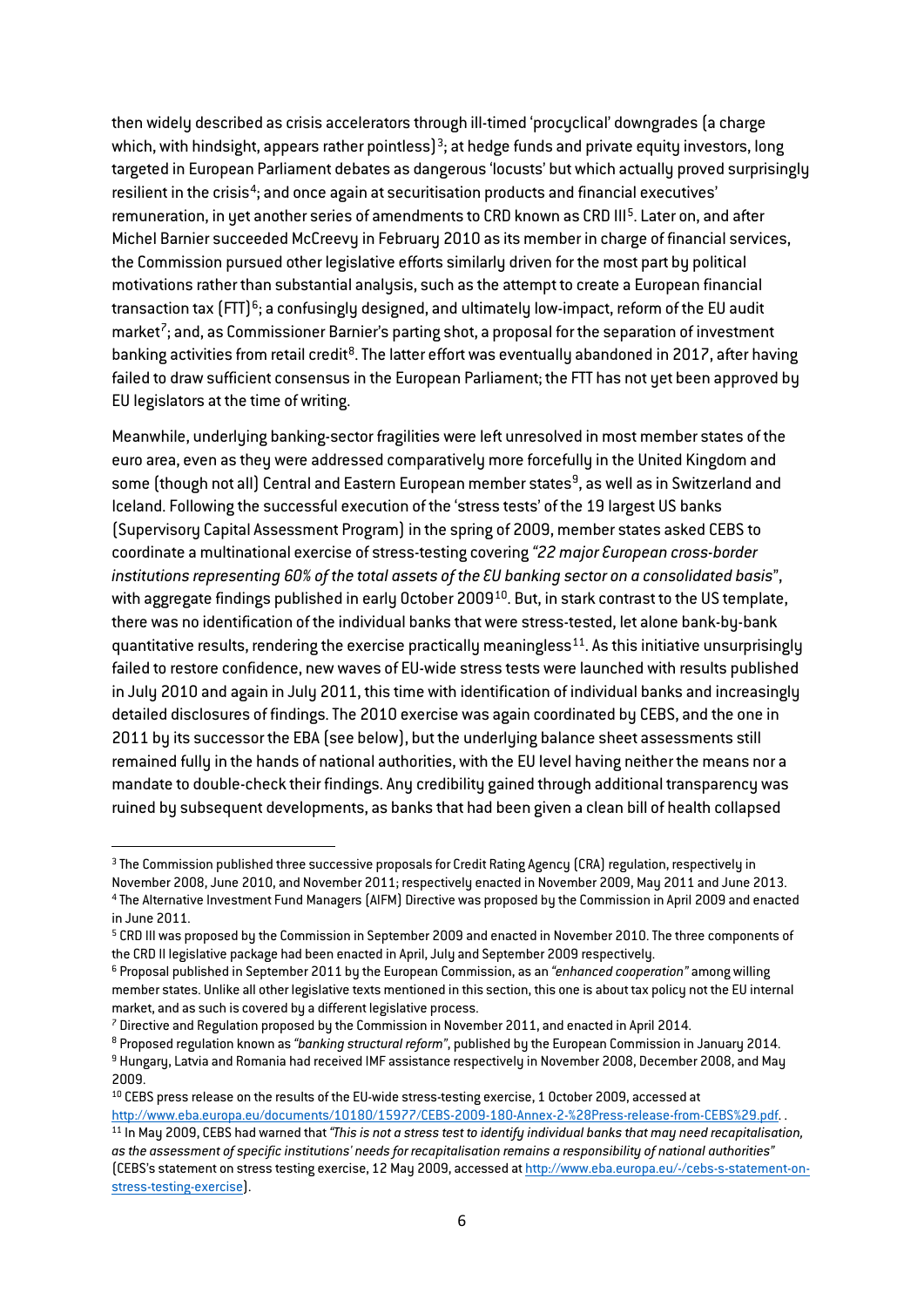shortly afterwards, eg Allied Irish Banks in November 2010 or Spain's Bankia in April 2012. In the end, these stress tests only served to underline the dysfunction of the EU and especially euro-area supervisory framework, and the incentives for national banking supervisors to hide and deny problems in banks under their purview, generally driven by banking nationalism under the ever-lessconvincing excuse of forbearance to safeguard financial stability.

A more promising though still insufficiently ambitious initiative was the commissioning in late 2008 by European Commission President José Manuel Barroso of a report on EU financial regulation, which was promptly delivered by a high-powered expert group chaired by former French central banker (and former IMF Managing Director) Jacques de Larosière in February 2009.The Larosière Report (European Commission, 2009) articulated the vision of an EU financial 'single rulebook', implying fuller harmonisation of applicable rules and a shift from directives to regulations (in the latter's EU legislative sense). Concretely, it advocated the transformation of the three Lamfalussy Committees (CESR, CEBS and CEIOPS) into more authoritative 'European Supervisory Authorities', namely the European Securities and Markets Authority (ESMA), European Banking Authority (EBA), and European Insurance and Occupational Pensions Authority (EIOPA), respectively located in Paris, London and Frankfurt like their Committee predecessors. A European Systemic Risk Board (ESRB) was also recommended to monitor 'macro-prudential' issues and make recommendations accordingly, to be hosted by the ECB in Frankfurt. After member states endorsed these proposals in May 2009 and the corresponding legislation was eventually enacted in November 2010, the three ESAs were officially established on 1 January 2011 as agencies of the European Union, with a mandate that included the drafting of sublegislative 'technical standards' (akin to regulations issued by federal agencies in the US), with binding effect subject to endorsement (or modification) by the European Commission; authority for binding mediation of conflicts between national regulators; some scope for direct supervisory powers in narrowly-defined situations of emergency (which have never been invoked so far); and the theoretical possibility of direct supervisory oversight of specific market participants. The latter option has only been used so far for ESMA, which has become the direct and only supervisor of EU-based credit rating agencies in 2011 and of trade repositories in 2013[12](#page-7-0).

At the global level, a side effect of the climax of financial market turmoil in September-October 2008 was to generate a new consensus that financial regulatory matters required the attention of the world's most senior leaders. A combination of political motivations in France, Germany, the United Kingdom and the United States led to the innovation of convening summits of heads of state and government in the G20 format, which until then had only been used at a more technical level of finance ministers and central bank governors. The first such G20 summit was held in Washington DC in mid-November 2008 and set an ambitious agenda for financial reform, which was translated into more specific actions over the two subsequent summit meetings, in London in April 2009 and in Pittsburgh in September 2009. The resulting G20 financial regulatory agenda kept evolving in the ensuing years. Some projects, such as the convergence between US accounting standards and IFRS, were quietly dropped after it became clear that they were making no progress. Others, such as the creation of consistent regimes and higher loss-absorbing capacity for the resolution of the world's largest banks, gained prominence over several years. The commitment to strengthen the minimum prudential standards applied to internationally active banks was rather quickly delivered upon by the Basel Committee on Banking Supervision (BCBS), with the essential elements of the new global accord known as Basel III published before the

<span id="page-7-0"></span> $12$  Note: the author is member of the board of one of the main trade repositories, namely the derivatives trade repository arm of DTCC (Depository Trust and Clearing Corporation).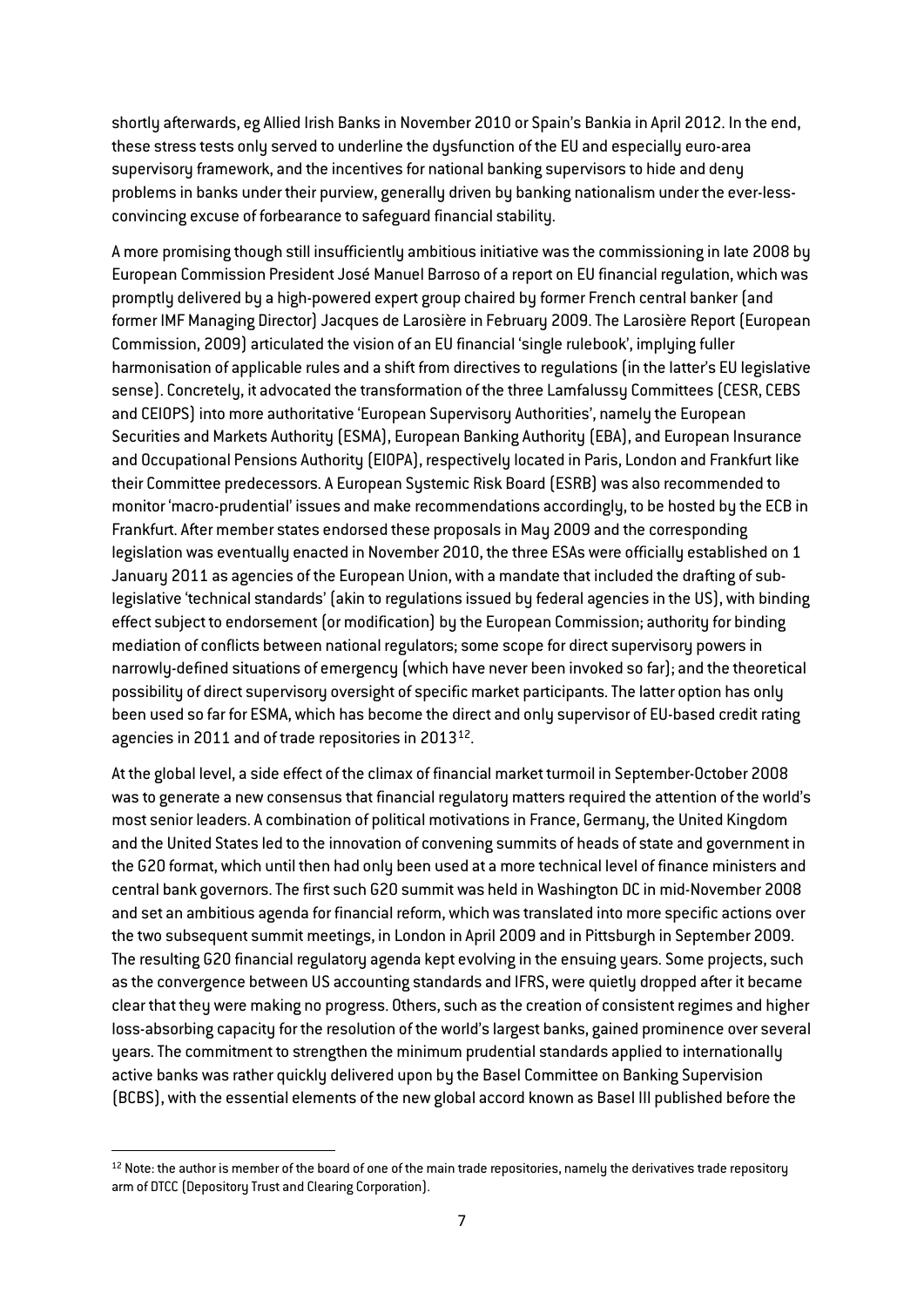end of 2010<sup>13</sup>. In another key area of reform, global derivatives markets, common initiatives were agreed upon at the global level but with no corresponding global standard-setting, which led to largely inconsistent patterns of later implementation in individual jurisdictions.

The European Union, and particularly the European Commission, had been traditionally supportive of global financial standards, not least because they provided a powerful instrument to generate consensus among its own member states for projects of intra-EU regulatory harmonisation. The adoption of IFRS is a quintessential example of this dynamic: the Commission had failed to harmonise accounting standards, viewed as an important building block of the single market, through its own directives in the 1970s and 1980s; by contrast, its 'off-the-shelf' adoption of IFRS was unanimously agreed by member states in 2002, and in turn boosted the credibility and use of IFRS in many other jurisdictions around the world. As a consequence, the Commission put considerable emphasis on the G20 process to frame its policy response to the still-developing crisis, with Commissioner Barnier repeatedly referring to the G20 agenda as his *"road map"*[14.](#page-8-1)This motivated several EU legislative initiatives, including yet another round of CRD changes to (largely) incorporate Basel III into the EU legal order, this time also including a Regulation in the spirit of 'single rulebook', so Capital Requirements Regulation (CRR) and CRD IV, proposed in July 2011 and enacted in mid-2013; a comprehensive reform of EU derivatives markets known as the European Market Infrastructure Regulation (EMIR), proposed by the European Commission in October 2011 and enacted in July 2012; and, following a protracted period of consultation, the adoption of a bank resolution regime largely modelled on the US template and enshrined in the Bank Recovery and Resolution Directive (BRRD), first proposed by the Commission in early June 2012, and enacted in May 2014 with significant amendments introduced in the new context of banking union (see next section).

As previously highlighted, this intense legislative activity on financial regulation occurred while the core problem of system-wide banking fragility was left essentially unaddressed. Worse, the extensive national public guarantees of the banking sector soon started threatening the creditworthiness of an increasing number of euro-area member states, especially following the revelation of worse-thanexpected fiscal deficits in Greece in late 2009 (and even though these were essentially unrelated to banking-sector problems) and the subsequent joint signalling by France and Germany that failing member states may have to default on their sovereign debt, most explicitly with the Deauville declaration of mid-October 2010. As a consequence, not only did Greece lose sovereign debt market access, but other member states that did not share Greece's fiscal incontinence had to require financial assistance as well, including Ireland in November 2010, Portugal in May 2011, and Spain in July 2012 (even though Spain never lost sovereign debt market access). Italy also came under severe market pressure from mid-2011, and even French banks partly lost access to dollar funding in August and September 2011. Meanwhile, and unlike in the United States, almost all bank rescues that were carried out in the European Union included a full reimbursement or guarantee by the relevant governments of bank creditors no matter how subordinated, the only significant exceptions being in Ireland (were subordinated creditors incurred losses but senior ones were almost entirely reimbursed, at the insistence of the ECB and European Commission and against the advice of the IMF) and in Denmark (which had established a functioning framework for burden-sharing by bank creditors comparatively early on, following the publicly-funded rescue of Roskilde Bank in August 2008). By the end of 2011, the combination of banking system fragility with the increasingly exacerbated banksovereign vicious circle started to threaten the very integrity of the euro area, with investors

<span id="page-8-0"></span> $^{13}$  Later on, the BCBS added more dimensions to the Basel III accord, which was fully finalised in December 2017.<br><sup>14</sup> For example, Ben Hall, 'Barnier vows to abide by world code of regulation', *Financial Times*, 5 De

<span id="page-8-1"></span>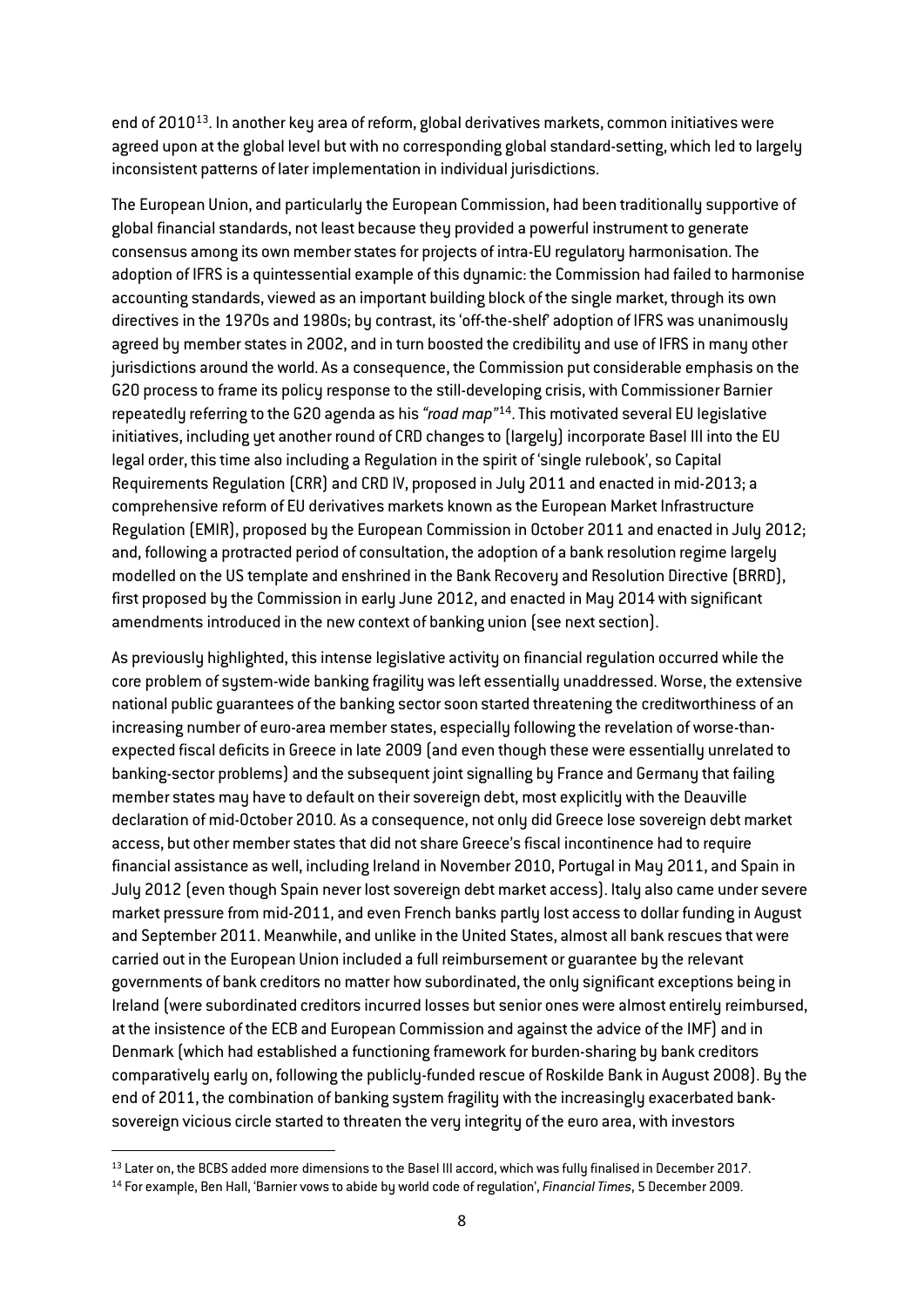increasingly internalising the possibility of a break-up which thus appeared on its way to become a self-fulfilling prophecy. Greece defaulted on its sovereign debt in March 2012, too late for this to resolve its debt sustainability challenge, and immediately required a further round of massive financial assistance from the euro area and the IMF. By the spring of 2012, it had become glaringly obvious that the course of euro area policy had become unsustainable.

#### **3. Banking union**

The idea of shifting the main instruments of banking sector policy from the national to the European level long predates the financial crisis. On the face of it, this shift, now widely referred to as banking union, is a logical consequence of the European Union's longstanding policy of creating a single market for banking services. But because of the significance of financial repression and banking nationalism in most member states, banking sector policy had remained predominantly national even after the shock of the 2007-08 financial crisis, as described above. It took the severe financial contagion, fragmentation and dislocation of 2011 and early 2012 to force an acceptance by political leaders of the necessity of banking union, and even then, only in a limited form and covering only the euro area. Still, the inception of banking union is increasingly seen as the most structurally significant EU policy initiative in the past decade, and the summit of June 28-29, 2012 when it was decided, as the most significant in the long sequence of European crisis summits (eg Draghi, 2013; Van Rompuy, 2014; Hollande, 2016; Smart, 2017).

The decision of June 29, 2012 was a recognition by euro-area leaders of the need to radically change investors' expectations about the area by taking an action that would be viewed as a credible commitment to hang together. By that time, the bank-sovereign vicious circle was generally understood to be at the core of the current phase of crisis. Action on the fiscal side, eg by pooling the ability to raise tax, make expenditures, and/or issue debt securities ('fiscal union'), had been ruled out as politically unfeasible, at least in the short term and given widespread negative perceptions about the fiscal behaviour of the Greek and other governments. That left banking union as the least unpalatable option. It had been advocated with increasing specificity by a growing range of scholars and individual policymakers in the previous months, including the IMF with a high degree of urgency and specificity (Lagarde, 2012) and, in less precise words or with a potentially longer time horizon, by the respective presidents of the ECB, of the European Commission, and of the European Council (De Rynck, 2015; Véron, 2016).

The declaration of euro-area leaders on June 29 started with the sentence *"We affirm that it is imperative to break the vicious circle between banks and sovereign"*, followed by the decision to set up a 'single supervisory mechanism' (SSM) on the basis of article 127(6) of the Treaty on the Functioning of the European Union, which implied that it would be entrusted to the ECB. The statement added that the European Stability Mechanism (ESM) would be empowered to make direct bank recapitalisations *"[w]hen an effective single supervisory mechanism is established"*. In the run-up to the summit, the possibility of ESM direct recapitalisation of banks had been advocated by various parties, including the French government and the IMF, as the 'game-changer' that the situation required. The German government in turn had insisted on the SSM as a prerequisite, to ensure that future recapitalisations would be based on a neutral and reliable assessment of weak banks' true capital needs. In the weeks and months that followed the June summit, and on the basis of the political shift towards cohesiveness that it represented, the ECB was able to make its own expectations-shifting announcement of *"whatever-it-takes"* intervention *"to preserve the euro"*, in the form of the Outright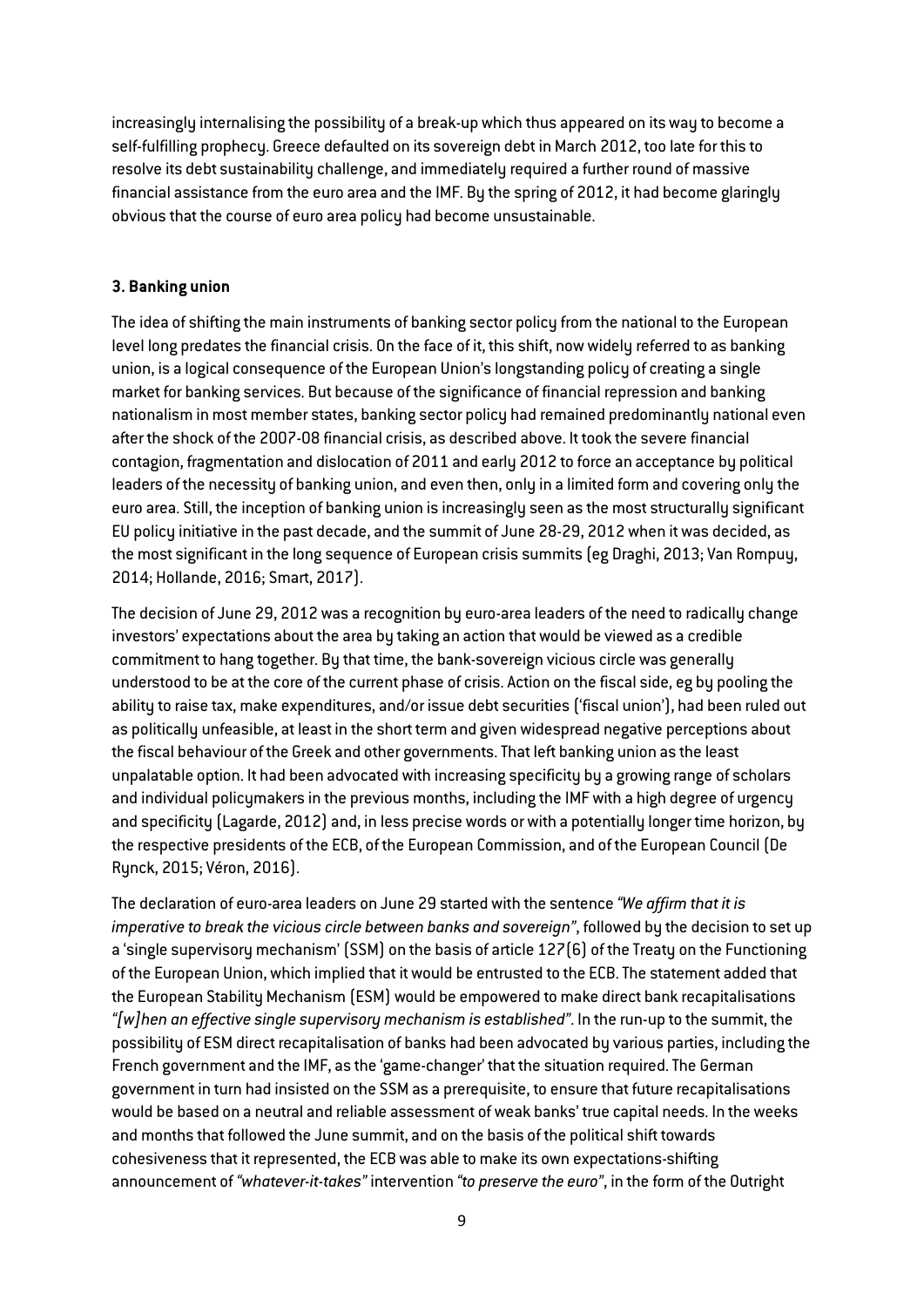Monetary Transactions (OMT) programme. This opened a long cycle of return of euro-area sovereign debt markets back to sustainable levels. Meanwhile, and partly since the OMT had reduced the pressure to act, the German and other governments reversed their acceptance of ESM direct bank recapitalisation, and instead promoted a stricter and earlier implementation of 'bail-in' (ie loss-sharing by a failing bank's creditors) as a guiding principle of future banking crisis management.

The early implementation of banking union reflected these compromises and shifts. As had been signalled on 29 June, the SSM (also known as European Banking Supervision) represented the first building block, and the one on which the others would rest. A legislative proposal for the SSM Regulation was published by the European Commission in September 2012, swiftly and unanimously adopted by the Council in December, and (after some back-and-forth with the European Parliament and in the German domestic debate, not coincidentally in an election year) enacted in October 2013. The shift from ESM direct bank recapitalisation towards fostering stricter bail-in led to significant amendments in the ongoing legislative discussion of the BRRD, especially the decision in late 2013 to move the effective date for mandatory senior debt bail-in in bank resolution from the Commission's initial proposal of 2018 forward to 1 January 2016[15.](#page-10-0)

In another major policy step, the political leaders agreed in December 2012 that this shift might only work if resolution authority was also pooled at the euro-area level, at least for significant banks. As a result, the European Commission proposed a regulation establishing a Single Resolution Mechanism (SRM) in July 2013, and it was enacted in July 2014. The SRM is centred on the Single Resolution Board (SRB), a newly created EU agency based in Brussels that would propose decisions to resolve (or orderly liquidate) banks that the ECB (or the SRB itself) deems *"failing or likely to fail"* in accordance with the BRRD, with final decisions relying on a somewhat complex procedure that also involves the European Commission and the Council of the European Union. The SRB also manages a Single Resolution Fund (SRF), in fact a collection of national funds and a euro-area one (referred to as national and mutualised 'compartments') due for eventual merger into one fund by 2024, based on collection by the SRB and national authorities of a levy on individual banks. As for the ESM, its guidelines on direct bank recapitalisation were finally approved by the ESM's Board of Governors in December 2014, but include conditions so restrictive that it is unlikely that the instrument will ever be used unless the guidelines are revised.

This framework is now effectively in place, and its implementation has been broadly effective so far, though not without qualifications. The SSM (ie the ECB through its newly established bank supervisory arm) took over prudential authority over all banks in the euro area on 4 November 2014<sup>16</sup>. The SRB was established in 2015 and has taken over resolution authority over significant banks from its national counterparts on 1 January 2016. The SSM appears to have had a significant positive impact in terms of restoring adequate capital levels in most of the banks it supervises directly (Schoenmaker and Véron, 2016). This task appears almost complete at the time of writing, even though much restructuring is still needed to bring the euro-area banking sector fully back to soundness. The SRM appears not to have been fully operational in 2016 and early 2017, but there are indications of gradual

<span id="page-10-0"></span><sup>15</sup> The BRRD was eventually enacted in May 2014.

<span id="page-10-1"></span><sup>&</sup>lt;sup>16</sup> More precisely, the ECB is the sole prudential supervisor of all euro-area banks above certain thresholds of significance, including all with more than EUR 30 billion in total assets. As of November 2016, there were 126 such 'significant institutions' representing about four-fifths of the area's total banking assets. The 3,000-odd smaller banks or 'less significant institutions' remain supervised on a day-to-day basis by the pre-existing national authorities, but under binding oversight by the ECB which has sole authority to grant or withdraw their banking licenses and to review changes of ownership or of management.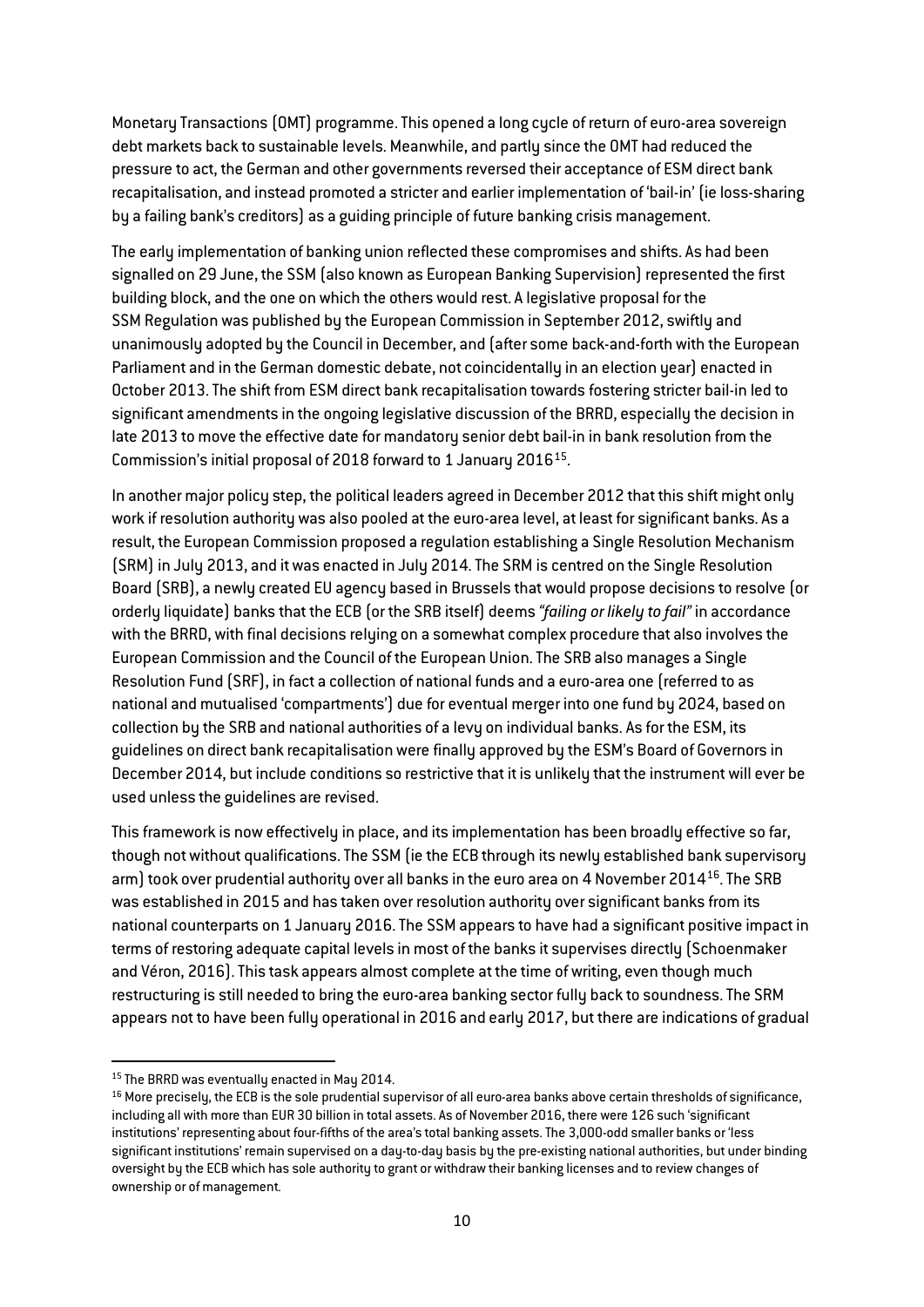improvement (ECA, 2017). It passed its first operational test in early June 2017 with the orderly resolution of Banco Popular, Spain's sixth-largest bank whose operations were swiftly taken over by Banco Santander, even though this case has also given rise to multiple lawsuits. The BRRD principle of senior bond bail-in, however, has not yet been fully established, and was circumvented by the Italian authorities in the liquidation of two medium-sized banks, Banca Popolare di Vicenza and Veneto Banca, also in June 2017. These are only early steps in what promises to be a long sequence of discovery before the new European model of bank crisis management and resolution achieves a high degree of consistency and predictability.

#### **4. The Juncker Commission and Brexit**

 $\overline{a}$ 

Following the frantic legislative activity during Commissioner Barnier's tenure (early 2010 to late 2014), the arrival of a new European Commission in November 2014 marked a change of pace and atmosphere in terms of financial regulatory reforms. The euro-area crisis had become less intense, with early indications that the introduction of European banking supervision would eventually put an end to banking-sector fragility as intended<sup>17</sup>; there was a widespread recognition, unsurprisingly encouraged by the financial industry, that the massive amount of legislation of the previous few years would need to be digested, and inconsistencies or unintended consequences identified, before major new initiatives should be undertaken; and perhaps most importantly, the prospect of the UK referendum on EU membership, announced by British prime minister David Cameron in January 2013 and made more tangible in the run-up to the UK general election of May 2015, led the new Commission president Jean-Claude Juncker to focus on a financial services agenda that could be viewed from London in a positive light.

With this motivation, President Juncker made two significant choices early on. First, in the policy platform he presented to the European Parliament for his confirmation vote, just after stating his commitment to the banking union project, he announced: *"we should complement the new European rules for banks with a Capital Markets Union. To improve the financing of our economy, we should further develop and integrate capital markets. This would cut the cost of raising capital, notably for SMEs [small- and medium-sized enterprises], and help reduce our very high dependence on bank funding. This would also increase the attractiveness of Europe as a place to invest"* (Juncker, 2014). While the label 'capital markets union' echoed banking union, the emphasis on markets was a signal of attention to the City of London, and the Commission immediately made clear that the project would be tailored to British preferences, and specifically that a centralisation of authority over market supervision in the hands of EU institutions would be categorically ruled out (Ringe, 2015). Second, Juncker granted the portfolio of financial services to the British member of the European Commission, Jonathan Hill, a notable expression of goodwill especially as it followed a less-than-friendly attitude of the UK government in the context of Juncker's own appointment<sup>[18](#page-11-1)</sup>.

<span id="page-11-0"></span><sup>&</sup>lt;sup>17</sup> In the course of 2014 the ECB coordinated a system-wide 'comprehensive assessment' of 130 banking groups which, unlike the ill-fated previous rounds of EU-wide stress-testing, included intrusive asset quality assessments which national supervisors didn't fully control. The results were published in late October, days before the transfer of supervisory authority to the ECB on 4 November. While far from perfect, the comprehensive assessment reassured investors that the ECB would be a more rigorous supervisor than the national authorities it took over from.<br><sup>18</sup> See eg Ian Traunor and Rowena Mason, 'Britain handed financial services portfolio in European commission', *The* 

<span id="page-11-1"></span>*Guardian*, 10 September 2014.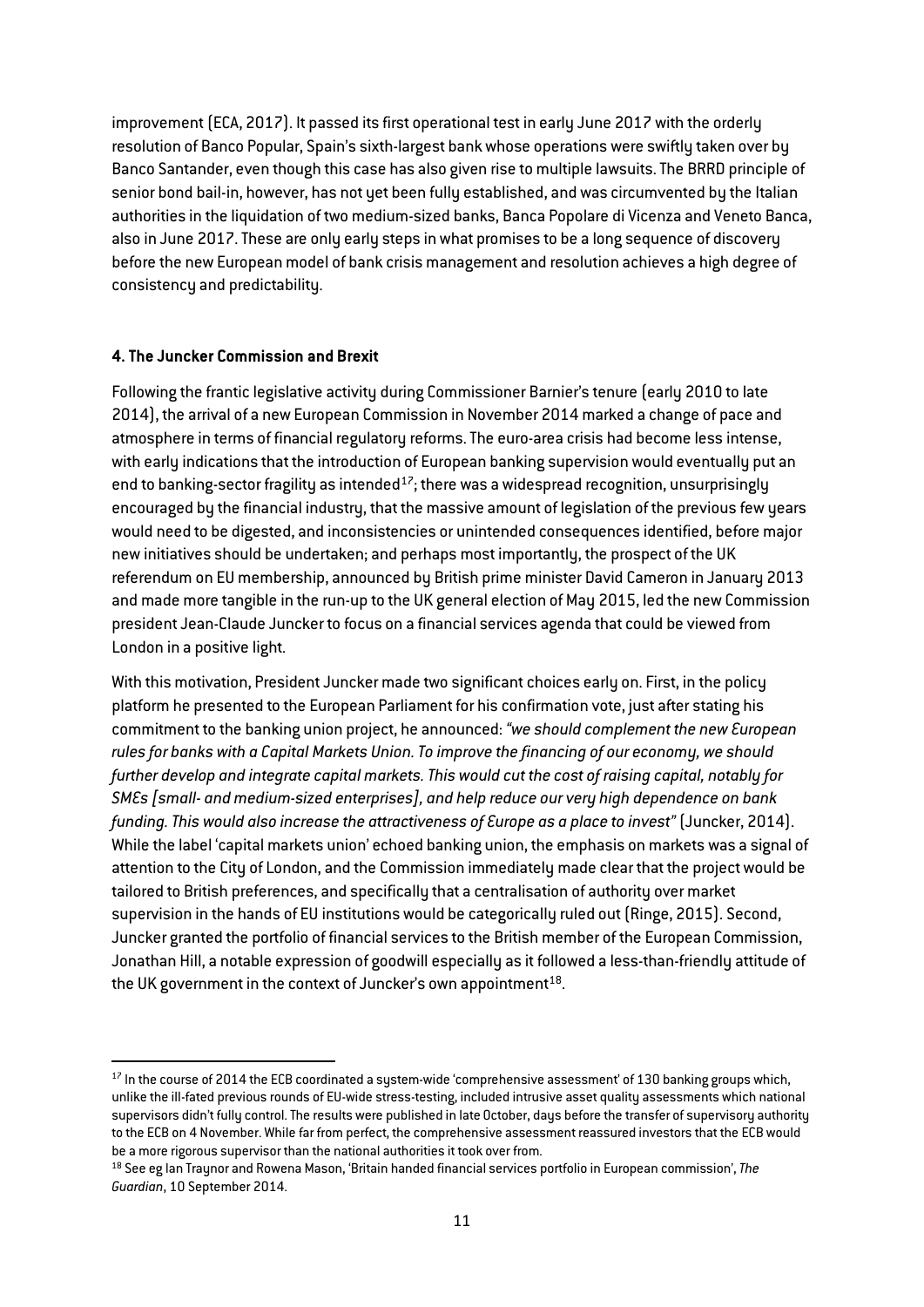As it turned out, the UK referendum campaign led the European Commission to turn capital markets union, at least until June 2016, into a mostly rhetorical project rather than a fully-fledged policy endeavour. New legislation was proposed only on issues of limited practical impact, to facilitate securitisation and reduce the administrative burden of securities issuance prospectuses, but most of the effort was to spread the message of how much the European Union had to gain from more developed capital markets (which would indeed benefit the entire EU economy, but also the City of London to an even greater extent), and the more potentially contentious issues were delayed to until after the referendum vote. These included the European Commission's proposal to partly harmonise insolvency law among EU member states, which was published in November 2016, on which the legislative process is ongoing.

Meanwhile, the UK's vote on 23 June 2016 to leave the European Union has altered the EU policy environment. Commissioner Hill promptly resigned, and President Juncker entrusted the financialservices portfolios to Valdis Dombrovskis, a Vice President of the European Commission who was already involved in economic and monetary affairs. It is too early at the time of writing to identify how Brexit, assuming it happens in March 2019 as announced, will structurally impact the financial services policy of the remaining Union of 27 member states (or EU27). Most of the public attention in the months following the referendum has focused on the future status of the UK, inside or outside the internal (or single) market that frames most EU financial regulatory policy, and how it might be affected by bilateral arrangements with the EU27 and other jurisdictions. In her letter to formally announce Brexit, the UK prime minister has called for *"a bold and ambitious Free Trade Agreement between the United Kingdom and the European Union (…) that (…) covers sectors crucial to our linked economies such as financial services and network industries"* (May 2017). The experience of financial-services chapters in past free trade negotiations, however, suggests that the potential to enshrine significant financial regulatory provisions in that vehicle is limited at best (see eg Gelpern, 2016). The future drivers of the relationship as regards financial services policy are altogether more likely to be the domestic legislative and regulatory changes adopted in future by the UK and the EU27 in their respective jurisdictions, and bilateral voluntary arrangements (eg memorandums of understanding) between relevant authorities on both sides of the Channel (or the Irish Sea), as opposed to any binding future UK-EU free trade agreement, even assuming such an agreement is eventually reached.

The reason why Brexit justifies a rethinking of EU27 financial services policies is because London has gained a unique position in the EU(28) financial system, dwarfing any other European financial centre for wholesale market activity. The EU27 is not currently well equipped for the proper oversight of a massive inflow of such activity onto its jurisdiction, especially for supervisory functions other than the prudential authority of the ECB over banks. These functions include most conduct-of-business oversight of financial markets, including the supervision of trading platforms, enforcement of regulations against market abuse, review of listed companies' financial disclosures, control of nonbank financial intermediaries, as well as the prudential supervision of clearing houses (also known as central counterparties or CCPs), some of which have become critically important institutions from a financial stability perspective following the G20 reforms of derivatives markets. Given the concentration of wholesale activity in London, the European Union has practically relied on the experienced UK authorities for the bulk of these responsibilities in recent times. But with the prospect of the UK leaving the single market, the EU27 needs to decide on which principles it may build up alternative oversight capacity (Sapir et al., 2017). At the time of writing, the European Commission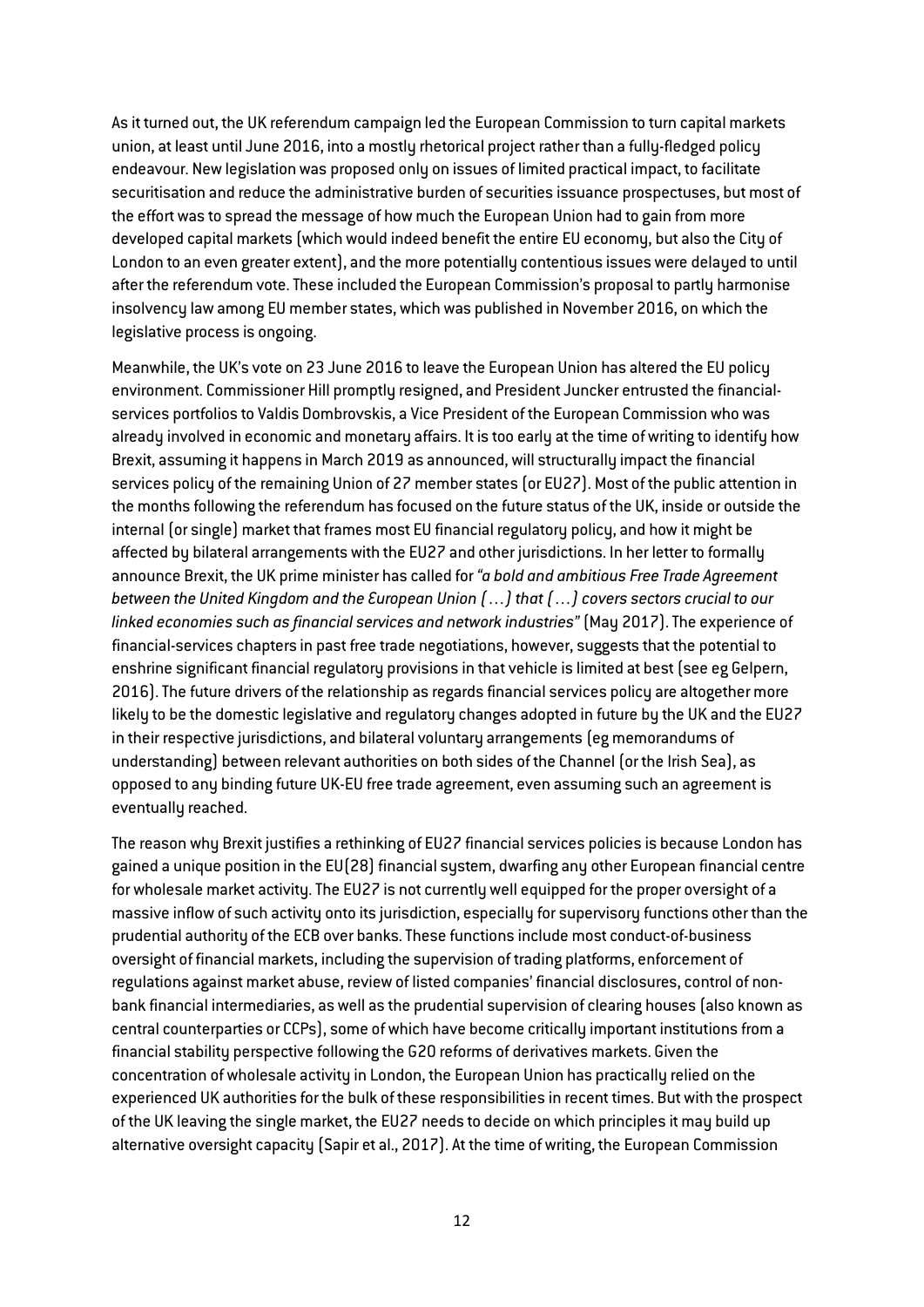appears to favour an expansion of the role of ESMA, both generally (European Commission, 2017) and specifically in the case of CCPs<sup>[19](#page-13-0)</sup>.

#### **Conclusion: achievements, missing pieces and next steps**

The European Union's financial services policy since the crisis started in 2007 has involved both great shortcomings and great achievements. As this paper has argued, the turmoil has revealed massive supervisory failures which in turn stemmed largely from an inadequate architecture for financial supervision. The response to the core problem of banking sector fragility has been disastrously slow, particularly in the euro area, with the first half-decade of crisis (mid-2007 to mid-2012) essentially wasted with dilatory measures. After the breakthrough inception of banking union in mid-2012, the process of repair and restructuring has been painfully protracted. Even so, the establishment of the SSM, and to a lesser extent also those of the ESAs and SRM, represent radical change, with already significant and positive impact on the structures of the European financial sector. This structural change has been implemented remarkably quickly, and is more comprehensive than any comparable episode in the long history of banking sector policy integration in the United States (Gelpern and Véron, 2018). The aim of a single financial rulebook remains largely aspirational, but significant progress has been made in its direction, for example in bank capital and derivatives regulation. The future impact of these reforms is likely to be even more visible yet, particularly if cross-border bank acquisitions pick up in the next few years. Overall, a measure of guarded optimism is in order as to the European Union's ability to face the next challenges as its financial system continues to evolve.

The most obvious current piece of unfinished work is the banking union. *"Completing banking union"*, an expression frequently used by euro-area policymakers at the time of writing, can mean at least three different things depending of context. First, it could mean delivering on the stated aim of banking union, namely to break the bank-sovereign vicious circle: that could be called a 'no-doom-loop banking union'. Second, it could imply a genuine single market in banking services, in which a bank's business is entirely indifferent to where it is located and headquartered: that would be a 'single-market banking union', an even more ambitious vision that the previous one. One aspect of it would be to extend the geographical scope of the banking union, or banking union area, to the full membership of the European Union.

A 'no-doom-loop banking union' is within reach at the time of writing, though by no means a foregone conclusion. The bank-sovereign vicious circle has already been mitigated by the early implementation of the SSM, SRM, and BRRD, but it remains far from broken altogether. Beyond the ECB's ongoing efforts to restore all euro-area banks' soundness and thus allow confidence to return to the sector, more legislative reforms are needed to fulfil the promise of banking union and make it into a resilient and consistent policy framework. One of these would be the transfer of deposit insurance from the national to the European level, occasionally referred to as a 'third pillar' of banking union alongside the SSM and SRM. The European Commission has published in November 2015 a well-drafted proposal for a European Deposit Insurance Scheme (EDIS), but there has been little progress in the legislative discussion since. In turn, an effective design for EDIS requires regulatory safeguards against the temptation of member states to use 'their' banks' facilitated access to deposits in order to get preferential funding for themselves. Thus, a natural complement to EDIS would be the introduction of

<span id="page-13-0"></span><sup>&</sup>lt;sup>19</sup> The European Commission published a legislative proposal to reform the supervision of CCPs in June 2017, and a separate proposal to overhaul ESMA (together with the EBA and EIOPA) in September 2017.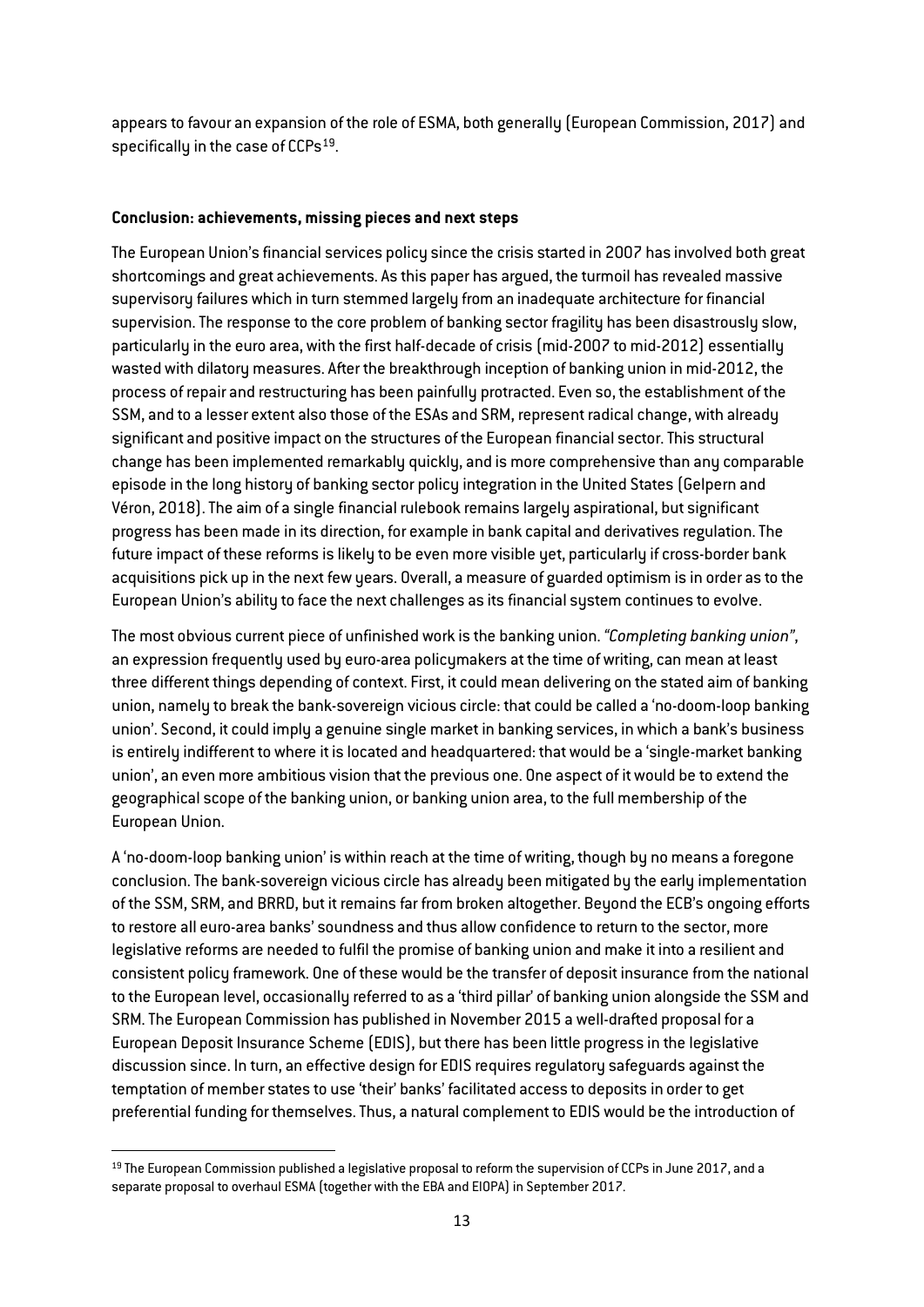sovereign concentration charges (SCCs), namely a regulatory instrument to disincentivise concentrated euro-area sovereign exposures of euro-area banks. There is an increasing recognition that the combination of well-designed EDIS and SCCs (together with the acknowledgement of a backstop role of the ESM to both the SRF and EDIS) would substantially achieve the objective of breaking the bank-sovereign vicious circle and could be secured as early at 2018, even though the legislative and implementation process would inevitably take a number of additional years (Bénassy-Quéré *et al*, 2018).

A 'single-market banking union' is not so readily available. Unlike, say, most goods manufacturers, banks are dependent for their business model from social and policy frameworks that remain highly divergent from one country to another within the euro area. National idiosyncrasies in such wide policy areas as accounting and auditing, insolvency law, housing finance, pension systems, and of course taxation will keep tilting the competitive playing field for many years and possibly decades to come. The same observation can be made about the European Commission's project of a Capital Markets Union. A natural first step for the latter, as observed at the end of the previous section, would be to build up the regulatory and supervisory authority of ESMA, but this can only be a first step. As for the banking union's geographical scope, the 'close cooperation' procedure set out in the SSM Regulation allows a non-euro-area country to join on a voluntary basis. Even though no member state has done that so far, it is not impossible that Denmark, Sweden, and some Central European countries might opt for close cooperation in the future.

Another area that has been largely neglected during the years of crisis is that of financial business conduct, including consumer financial protection at the retail level. A recent stark remark by an Irish central bank official that *"consumer protection went into hibernation during the financial crisis"*[20](#page-14-0) is representative of the greater priority that has been accorded, perhaps inevitably, to financial stability issues. But the two mandates, of business conduct and prudential supervision, are complementary even though it is generally advisable to entrust them to separate institutions. This linkage was starkly illustrated by the difficulty to close Italian banks that had sold their own securities to their retail clients, a systemic failure of financial consumer protection, and in a different context, by questions about the effectiveness of banking union raised following the liquidation of Latvian bank ABLV in February 2018 following money laundering allegations. In the wake of the above recommendations on capital markets union, a gradual accrual of business conduct supervisory tasks to ESMA would be desirable, even though a fully-fledged 'twin-peaks' architecture for EU financial supervision, ie one with a clear distinction between conduct and prudential supervision at the European level, can only be envisaged in the long term (Schoenmaker and Véron, 2017).

Of course, new issues will also emerge that require a financial regulatory response. If only because of new financial technologies, the European Union will constantly need to adapt its regulatory and supervisory tools in the years ahead. Finally, an area of lingering inconsistency in EU financial regulatory policy is the Union's shifting attitude to global standards. As has been mentioned in section 2, the European Union has often championed global financial regulatory standards in its rhetoric, and has leveraged them in the past to foster consensus among member states. But in recent years, the Union has increasingly tended to deviate from global standards in the formulation of its regulatory policies. This has been most evident in the area of capital requirements, where the European Union was the only jurisdiction to be found 'materially non-compliant' with the Basel III Accord, judging from the Basel Committee's own regulatory consistency assessment programme

**.** 

<span id="page-14-0"></span><sup>20</sup> Laura Noonan, 'Central bank needs beefing up for expansion after hibernation', *Financial Times*, 31 January 2018.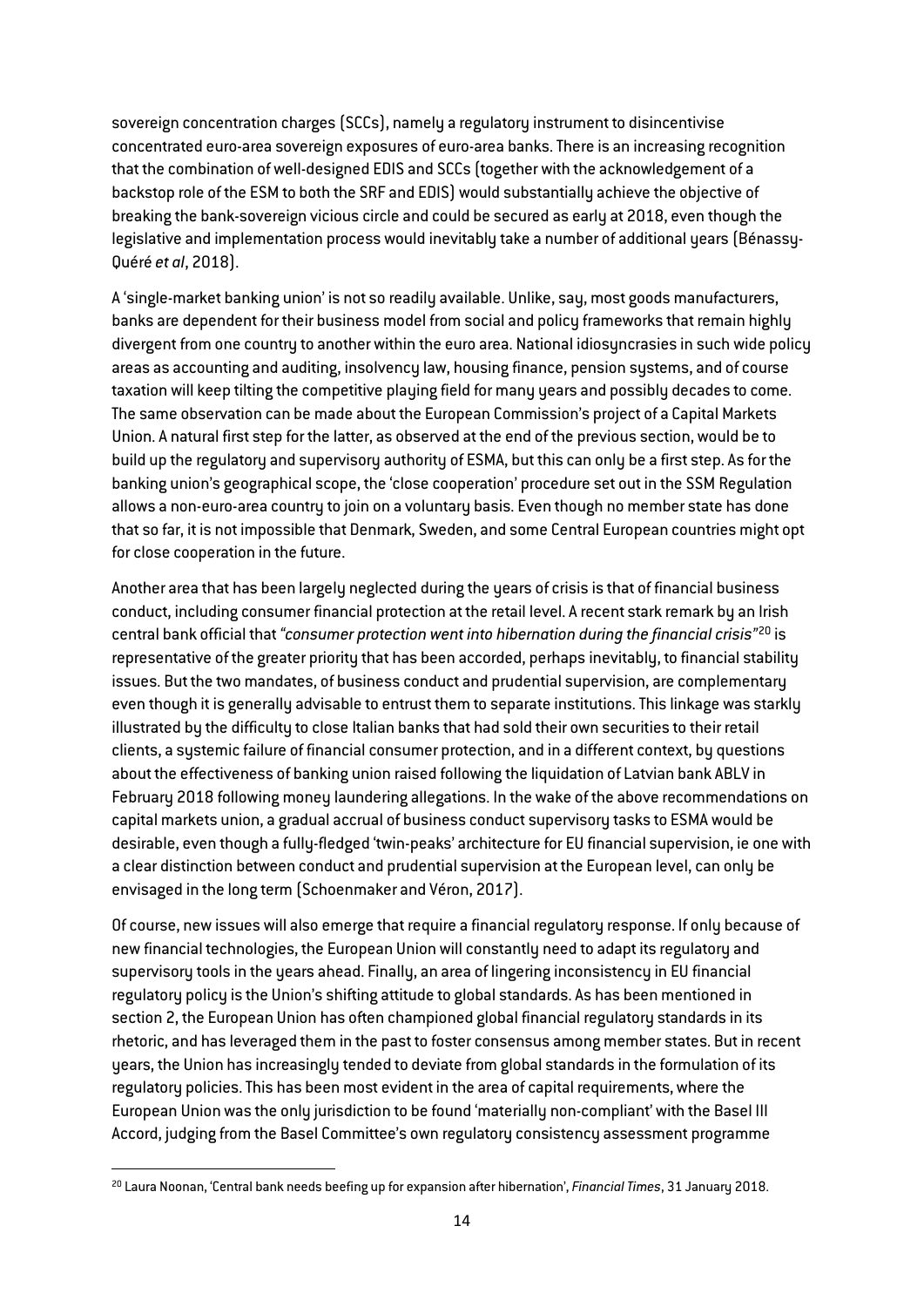(BCBS, 2014). Particularly in the global context created by the Trump administration in the United States, the European Union has a strategic interest in the credibility and authoritativeness of global financial regulatory standard-setting, and should support it through an unambiguous and effective commitment to compliance.

## **References**

Bayoumi, Tamim (2017) *Unfinished Business: The Unexplored Causes of the Financial Crisis and the Lessons Yet to be Learned*, Yale University Press

BCBS (2014) 'Regulatory Consistency Assessment Programme (RCAP) Assessment of Basel III Regulations: European Union', Basel Committee on Banking Supervision, Bank for International Settlements, December

Bénassy-Quéré, Agnès, Markus Brunnermeier, Henrik Enderlein, Emmanuel Farhi, Marcel Fratzscher, Clemens Fuest, Pierre-Olivier Gourinchas, Philippe Martin, Jean Pisani-Ferry, Hélène Rey, Isabel Schnabel, Nicolas Véron, Beatrice Weder di Mauro and Jeromin Zettelmeyer (2018) 'Reconciling risk sharing with market discipline: A constructive approach to euro area reform', CEPR Policy Insight No.91, London: Centre for European Policy Reform, January

Darvas, Zsolt, Jean Pisani-Ferry and André Sapir (2011) 'A comprehensive approach to the euro-area debt crisis', *Policy Brief* 2011/02, Bruegel

De Rynck, Stefaan (2015) 'Banking on a union: the politics of changing eurozone banking supervision', *Journal of European Public Policy*, March

Draghi, Mario (2013) 'Stable Euro, Strong Europe', speech at the Wirtschaftstag 2013, Berlin, 25 June

ECA (2017) 'Single Resolution Board: Work on a challenging Banking Union task started, but still a long way to go', *Special Report* No. 23/2017, Luxembourg: European Court of Auditors

European Commission (2009) *Report of the High-Level Group on Financial Supervision in the EU chaired by Jacques de Larosière*, February

European Commission (2017) 'Communication on the Mid-Term Review of the Capital Markets Union Action Plan', COM(2017) 292, 8 June

Gelpern, Anna (2016) 'Financial Services', in *Assessing the Trans-Pacific Partnership: Market Access and Sectoral Issues*, PIIE Briefing 16-1, Peterson Institute for International Economics, February

Gelpern, Anna, and Nicolas Véron (2018) 'The Long Road to a US Banking Union: Lessons for Europe', in Jacob Funk Kirkegaard and Adam S. Posen (eds) *Lessons for EU Integration from US History*, Peterson Institute for International Economics

Hollande, François (2016) 'Discours à l'occasion de la celebration des 20 ans de l'Institut Jacques Delors', Paris, 6 October

Juncker, Jean-Claude (2014) 'A New Start for Europe: My Agenda for Jobs, Growth, Fairness and Democratic Change', opening statement in the European Parliament session, Strasbourg, 15 July

Lagarde, Christine (2012) 'Global Challenges in 2012', speech in Berlin, 23 January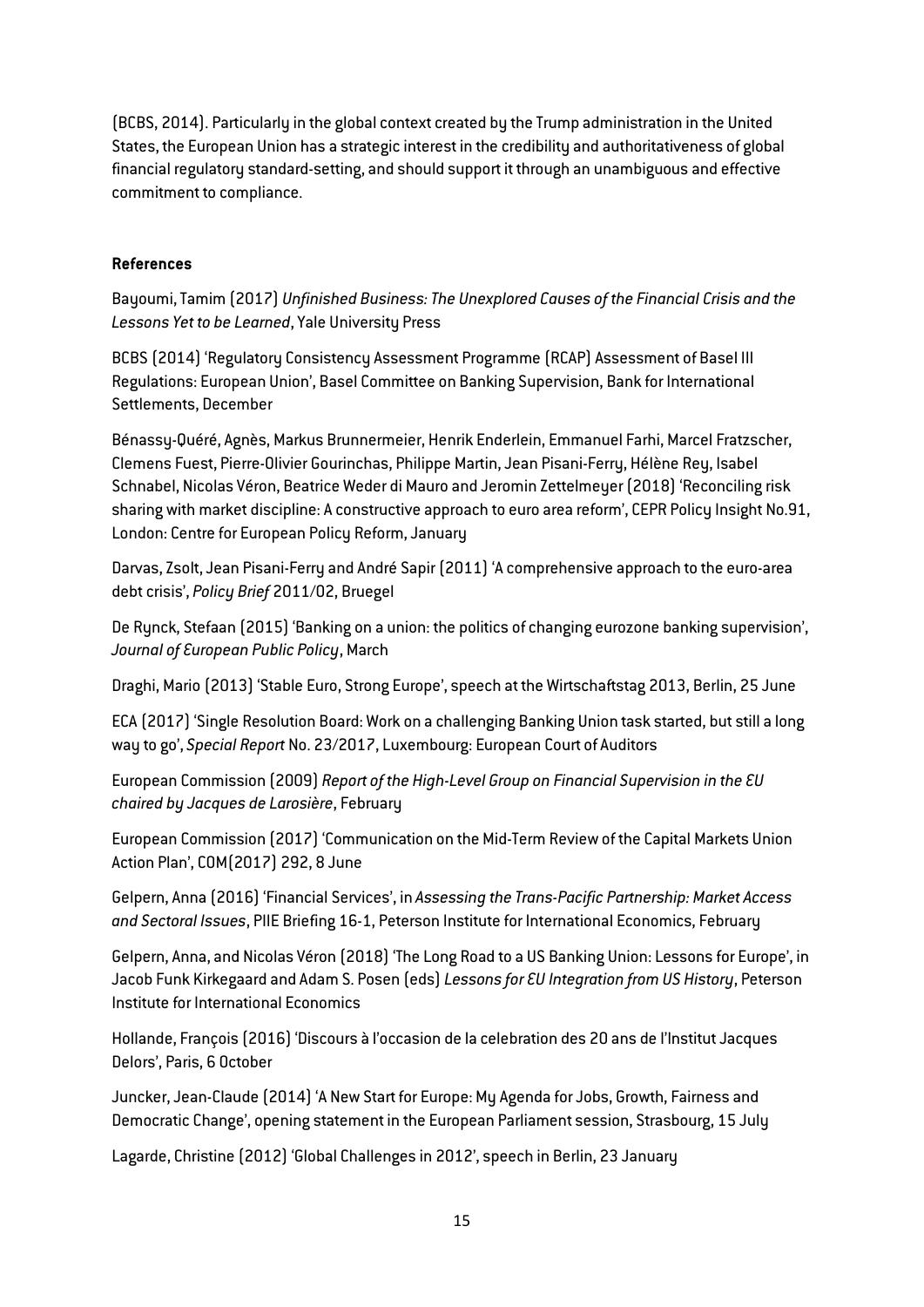May, Theresa (2017) letter to President of the European Council Donald Tusk, 29 March

Mody, Ashoka (2009) 'From Bear Stearns to Anglo Irish: How Eurozone Sovereign Spreads Related to Financial Sector Vulnerability', International Monetary Fund *Working Paper* WP/09/108

Peet, John, and Anton La Guardia (2014) *Unhappy Union: How the euro crisis – and Europe – can be fixed*, London: The Economist, June

Raviv, Or (2017) 'Europe's Mea Culpa: A Global Economy Gone Mad or a Crisis of Our Own Making?' *Global Policy* 8:2

Ringe, Wolf-Georg (2015) 'Capital Markets Union for Europe: A Political Message to the UK', *Oxford Legal Studies Research Paper* 26/2015

Sapir, André, Dirk Schoenmaker and Nicolas Véron (2017) 'Making the Best of Brexit for the EU27 Financial System', *Policy Brief* 17-8, Peterson Institute for International Economics

Schoenmaker, Dirk, and Nicolas Véron (eds) (2016) *European Banking Supervision: the first eighteen months*, Blueprint 25, Bruegel

Schoenmaker, Dirk, and Nicolas Véron (2017) 'A 'twin peaks' vision for Europe', *Policy Contribution* 30/2017, Bruegel

Sgherri, Silvia, and Edda Zoli (2010) 'Euro Area Sovereign Risk During the Crisis', International Monetary Fund *Working Paper* WP/09/222

Smart, Christopher (2017) 'The Financial Education of the Eurozone', Mossavar-Rahmani Center for Business and Government *Associate Working Paper Series* No. 69, Cambridge MA: Harvard Kennedy **School** 

Spiegel, Peter (2014) *How the Euro Was Saved*, Financial Times/Pearson Education

Van Rompuy, Herman (2014) 'Speech on the occasion of the inauguration of the Single Supervisory Mechanism, European Central Bank', Frankfurt, 20 November

Véron, Nicolas (2013) 'Banking Nationalism and the European Crisis', speech to the European Private Equity and Venture Capital Association (EVCA) Annual Conference in Istanbul, June

Véron, Nicolas (2016) 'The IMF's Role in the Euro Area Crisis: Financial Sector Aspects', *IEO Background Paper* BP/16-02/10, Washington DC: Independent Evaluation Office of the International Monetary Fund